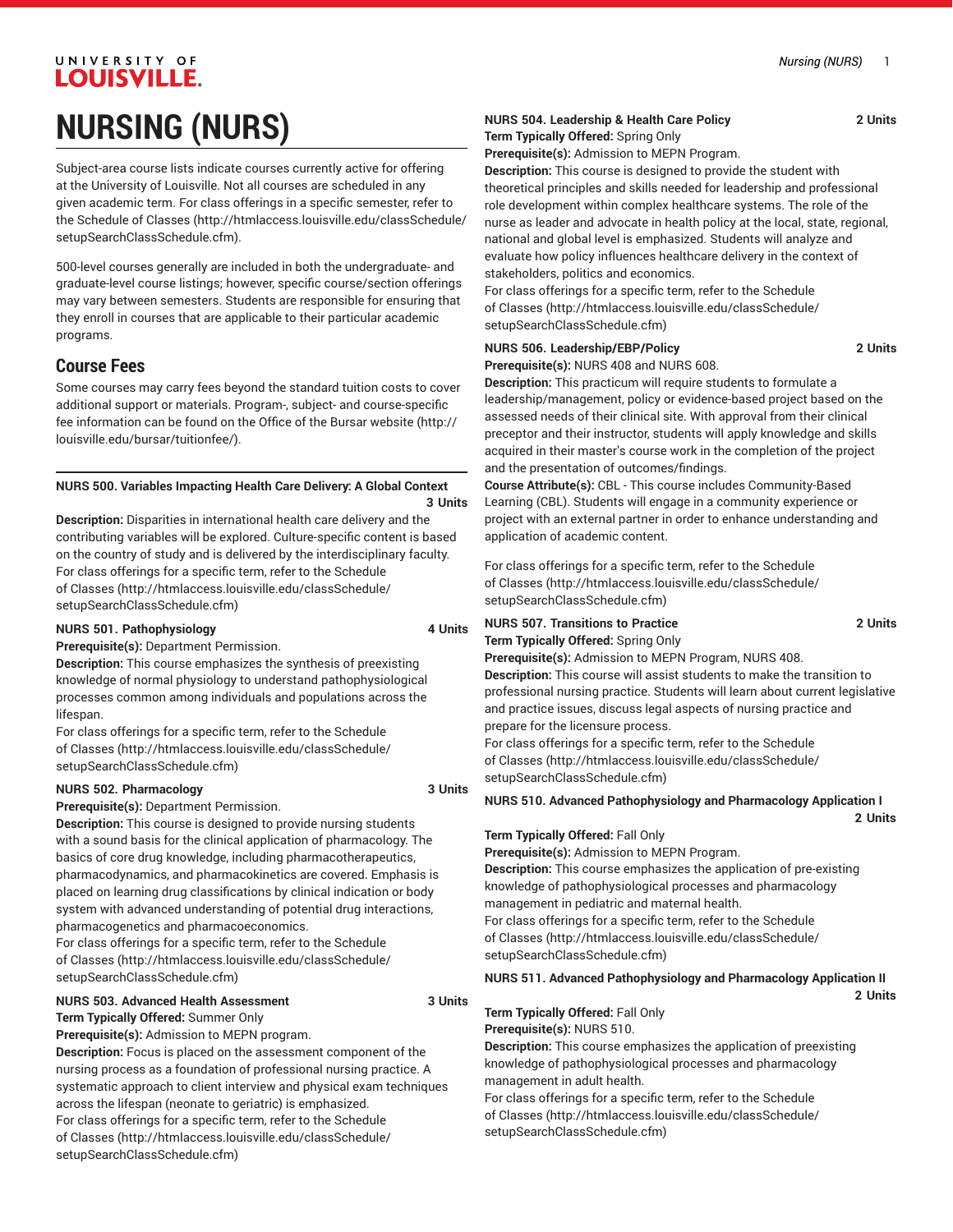**Term Typically Offered:** Fall, Spring, Summer

**Prerequisite(s):** Admission to traditional baccalaureate program or MEPN program.

**Description:** To promote nursing research and scholarship among students through faculty mentoring.

For class offerings for a specific term, refer to the [Schedule](http://htmlaccess.louisville.edu/classSchedule/setupSearchClassSchedule.cfm) [of Classes \(http://htmlaccess.louisville.edu/classSchedule/](http://htmlaccess.louisville.edu/classSchedule/setupSearchClassSchedule.cfm) [setupSearchClassSchedule.cfm\)](http://htmlaccess.louisville.edu/classSchedule/setupSearchClassSchedule.cfm)

#### **NURS 575. Introduction to Forensic Nursing 2 Units**

**Prerequisite(s):** Must be admitted to the upper division undergraduate nursing program or graduate nursing program.

**Description:** An elective course to introduce the students to the role of the forensic nurse. This experimental course covers forensic principles as they relate to the living and field experiences are integrated. For class offerings for a specific term, refer to the [Schedule](http://htmlaccess.louisville.edu/classSchedule/setupSearchClassSchedule.cfm) [of Classes \(http://htmlaccess.louisville.edu/classSchedule/](http://htmlaccess.louisville.edu/classSchedule/setupSearchClassSchedule.cfm) [setupSearchClassSchedule.cfm\)](http://htmlaccess.louisville.edu/classSchedule/setupSearchClassSchedule.cfm)

## **NURS 600. Genetics 2 Units**

**Description:** This course will integrate clinical applications of genomics including current ethical, legal and social issues and emphasize the responsibility of the advanced practical nurse.

For class offerings for a specific term, refer to the [Schedule](http://htmlaccess.louisville.edu/classSchedule/setupSearchClassSchedule.cfm) [of Classes \(http://htmlaccess.louisville.edu/classSchedule/](http://htmlaccess.louisville.edu/classSchedule/setupSearchClassSchedule.cfm) [setupSearchClassSchedule.cfm\)](http://htmlaccess.louisville.edu/classSchedule/setupSearchClassSchedule.cfm)

## **NURS 601. Primary Care I 3 Units**

**Prerequisite(s):** NURS 605, NURS 655, and NURS 611. **Corequisite(s):** NURS 657.

**Description:** This course is an introduction to primary care of the adolescent and adult. Emphasis is placed on health promotion, problem identification, and management of common health problems. For class offerings for a specific term, refer to the [Schedule](http://htmlaccess.louisville.edu/classSchedule/setupSearchClassSchedule.cfm) [of Classes \(http://htmlaccess.louisville.edu/classSchedule/](http://htmlaccess.louisville.edu/classSchedule/setupSearchClassSchedule.cfm) [setupSearchClassSchedule.cfm\)](http://htmlaccess.louisville.edu/classSchedule/setupSearchClassSchedule.cfm)

## **NURS 602. Primary Care II 3 Units**

**Prerequisite(s):** NURS 601.

**Description:** This course provides an in-depth analysis of primary care of the adolescent and adult. Emphasis is on differentiating signs and symptoms, formulating diagnoses, and developing culturally competent plans of care.

For class offerings for a specific term, refer to the [Schedule](http://htmlaccess.louisville.edu/classSchedule/setupSearchClassSchedule.cfm) [of Classes \(http://htmlaccess.louisville.edu/classSchedule/](http://htmlaccess.louisville.edu/classSchedule/setupSearchClassSchedule.cfm) [setupSearchClassSchedule.cfm\)](http://htmlaccess.louisville.edu/classSchedule/setupSearchClassSchedule.cfm)

## **NURS 603. Family Health 1 Unit**

**Prerequisite(s):** NURS 600, NURS 605, NURS 611, NURS 651, NURS 655, NURS 656, and NURS 657.

**Description:** This course provides a foundation in family health concepts and family assessment for advanced practice nurses.

For class offerings for a specific term, refer to the [Schedule](http://htmlaccess.louisville.edu/classSchedule/setupSearchClassSchedule.cfm) [of Classes \(http://htmlaccess.louisville.edu/classSchedule/](http://htmlaccess.louisville.edu/classSchedule/setupSearchClassSchedule.cfm) [setupSearchClassSchedule.cfm\)](http://htmlaccess.louisville.edu/classSchedule/setupSearchClassSchedule.cfm)

## **NURS 604. Transition to Practice 2 Units**

**Prerequisite(s):** Matriculation to specialty-specific clinical track course. **Description:** This course will assist completing students to make an easier transition to practice as advanced practice nurses. Students will focus on portfolio development, preparation for certification, and legislative/practice issues.

For class offerings for a specific term, refer to the [Schedule](http://htmlaccess.louisville.edu/classSchedule/setupSearchClassSchedule.cfm) [of Classes](http://htmlaccess.louisville.edu/classSchedule/setupSearchClassSchedule.cfm) ([http://htmlaccess.louisville.edu/classSchedule/](http://htmlaccess.louisville.edu/classSchedule/setupSearchClassSchedule.cfm) [setupSearchClassSchedule.cfm\)](http://htmlaccess.louisville.edu/classSchedule/setupSearchClassSchedule.cfm)

## **NURS 605. Theoretical Application for Practice 3 Units**

**Description:** This course explores the congruence of conceptual frameworks and theories from nursing and other disciplines and their use in clinical practice, education, research and administration. Leadership, quality improvement, translational science and organizational sciences for the continual improvement of nursing care of diverse populations are examined.

For class offerings for a specific term, refer to the [Schedule](http://htmlaccess.louisville.edu/classSchedule/setupSearchClassSchedule.cfm) [of Classes](http://htmlaccess.louisville.edu/classSchedule/setupSearchClassSchedule.cfm) ([http://htmlaccess.louisville.edu/classSchedule/](http://htmlaccess.louisville.edu/classSchedule/setupSearchClassSchedule.cfm) [setupSearchClassSchedule.cfm\)](http://htmlaccess.louisville.edu/classSchedule/setupSearchClassSchedule.cfm)

## **NURS 606. Healthcare Systems 3 Units**

**Description:** The U.S. healthcare system evolution, services, policy, and delivery are examined and compared politically, ethically, technologically, environmentally, and socioeconomically. Availability, access, regulation, and accountability are considered using systems theory. For class offerings for a specific term, refer to the [Schedule](http://htmlaccess.louisville.edu/classSchedule/setupSearchClassSchedule.cfm) [of Classes](http://htmlaccess.louisville.edu/classSchedule/setupSearchClassSchedule.cfm) ([http://htmlaccess.louisville.edu/classSchedule/](http://htmlaccess.louisville.edu/classSchedule/setupSearchClassSchedule.cfm) [setupSearchClassSchedule.cfm\)](http://htmlaccess.louisville.edu/classSchedule/setupSearchClassSchedule.cfm)

## **NURS 607. Foundational Concepts of Evidence Based Practice 3 Units**

**Description:** This course introduces the student to evidence based practice models and research design and methods. Students will learn the process of critically evaluating the literature for evidence based practice.

For class offerings for a specific term, refer to the [Schedule](http://htmlaccess.louisville.edu/classSchedule/setupSearchClassSchedule.cfm) [of Classes](http://htmlaccess.louisville.edu/classSchedule/setupSearchClassSchedule.cfm) ([http://htmlaccess.louisville.edu/classSchedule/](http://htmlaccess.louisville.edu/classSchedule/setupSearchClassSchedule.cfm) [setupSearchClassSchedule.cfm\)](http://htmlaccess.louisville.edu/classSchedule/setupSearchClassSchedule.cfm)

## **NURS 608. Health Care Systems and Microsystem Analysis 3 Units Term Typically Offered:** Fall Only

**Prerequisite(s):** Admission to MEPN Program.

**Description:** This foundational course will prepare the student nurse in advanced practice to effectively navigate complex health care systems. This course focuses on principles of systems theory, microand macro-economics, microsystem analyses, information management, models of service delivery, and strategies for effective interprofessional collaboration.

For class offerings for a specific term, refer to the [Schedule](http://htmlaccess.louisville.edu/classSchedule/setupSearchClassSchedule.cfm) [of Classes](http://htmlaccess.louisville.edu/classSchedule/setupSearchClassSchedule.cfm) ([http://htmlaccess.louisville.edu/classSchedule/](http://htmlaccess.louisville.edu/classSchedule/setupSearchClassSchedule.cfm) [setupSearchClassSchedule.cfm\)](http://htmlaccess.louisville.edu/classSchedule/setupSearchClassSchedule.cfm)

**NURS 609. Research Design and Professional Writing 3 Units**

**Prerequisite(s):** Admission to the MSN program or consent of Instructor. **Description:** This course is an overview of nursing research using multiple designs and methods. Ethical issues, data management and analysis of findings are included. Instruction in scientific writing is integrated. For class offerings for a specific term, refer to the [Schedule](http://htmlaccess.louisville.edu/classSchedule/setupSearchClassSchedule.cfm) [of Classes](http://htmlaccess.louisville.edu/classSchedule/setupSearchClassSchedule.cfm) ([http://htmlaccess.louisville.edu/classSchedule/](http://htmlaccess.louisville.edu/classSchedule/setupSearchClassSchedule.cfm) [setupSearchClassSchedule.cfm\)](http://htmlaccess.louisville.edu/classSchedule/setupSearchClassSchedule.cfm)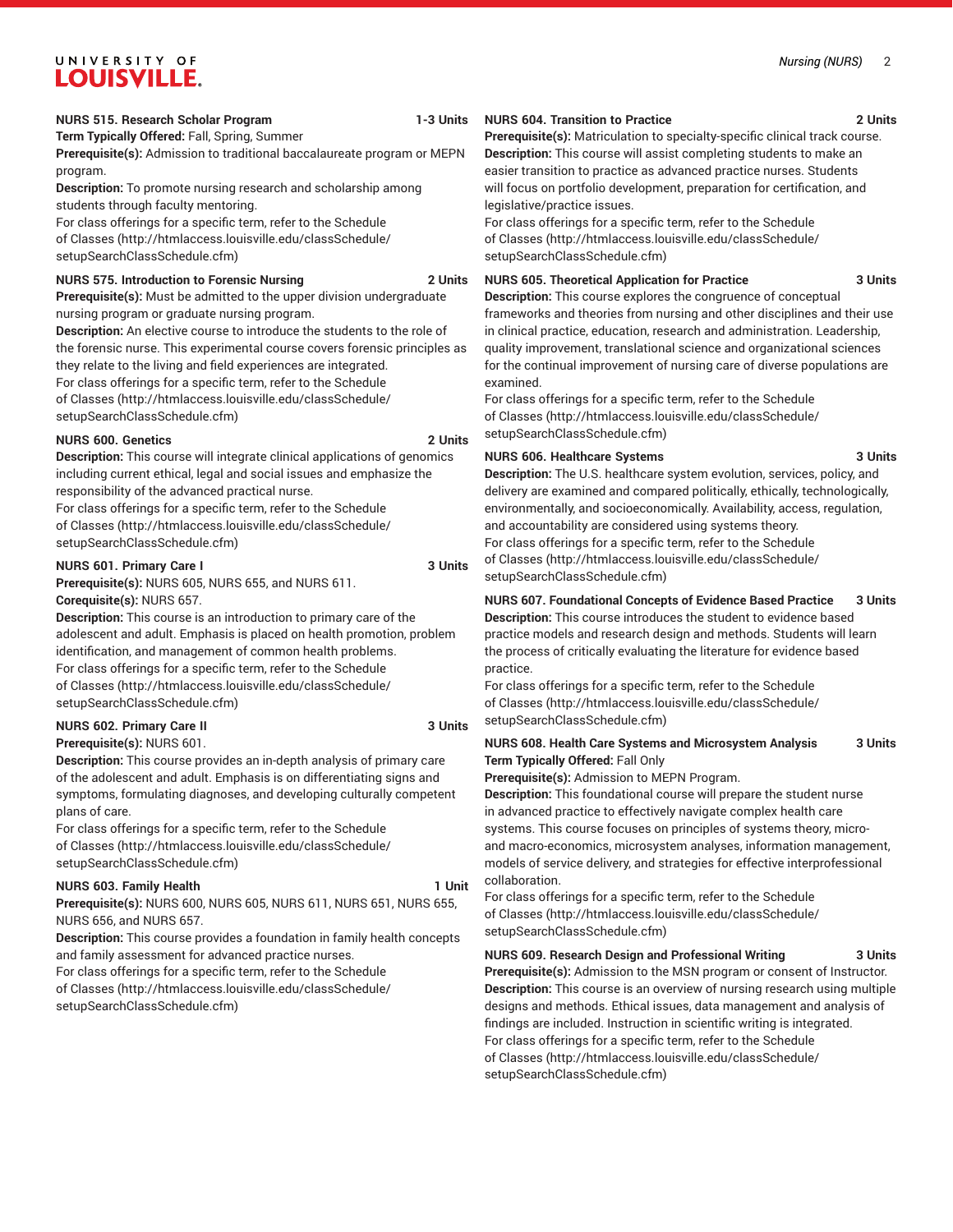#### **NURS 610. Nurse Educator Clinical/Practicum 2 Units Grading Basis:** Pass/Fail

**Prerequisite(s):** NURS 605 and NURS 652; NURS 657 (or concurrent), ELFH 661 (or concurrent), and ELFH 683 (or concurrent).

**Description:** This course is designed so that students gain clinical expertise with a population of interest and apply that knowledge to the nurse educator role. The integration of evidence based nursing practice and educational concepts in the clinical and classsroom settings is emphasized.

**Course Attribute(s):** CBL - This course includes Community-Based Learning (CBL). Students will engage in a community experience or project with an external partner in order to enhance understanding and application of academic content.

For class offerings for a specific term, refer to the [Schedule](http://htmlaccess.louisville.edu/classSchedule/setupSearchClassSchedule.cfm) [of Classes \(http://htmlaccess.louisville.edu/classSchedule/](http://htmlaccess.louisville.edu/classSchedule/setupSearchClassSchedule.cfm) [setupSearchClassSchedule.cfm\)](http://htmlaccess.louisville.edu/classSchedule/setupSearchClassSchedule.cfm)

**NURS 611.Graduate Pharmacology for Advanced Practice Nurses 3 Units Prerequisite(s):** Entrance to the Graduate Program in the School of

Nursing.

**Description:** This course will provide the nurse practitioner student with a sound basis for clinical application of pharmacology. Emphasis is placed on learning drug classifications by clinical indication or body symptoms. For class offerings for a specific term, refer to the [Schedule](http://htmlaccess.louisville.edu/classSchedule/setupSearchClassSchedule.cfm) [of Classes \(http://htmlaccess.louisville.edu/classSchedule/](http://htmlaccess.louisville.edu/classSchedule/setupSearchClassSchedule.cfm) [setupSearchClassSchedule.cfm\)](http://htmlaccess.louisville.edu/classSchedule/setupSearchClassSchedule.cfm)

## **NURS 612. Philosophy of Science 3 Units**

**Prerequisite(s):** Enrollment in the doctoral program.

**Description:** Overview and critical analysis of science as a way of knowing, including epistemological and ontological implications of differing approaches to knowledge generation.

For class offerings for a specific term, refer to the [Schedule](http://htmlaccess.louisville.edu/classSchedule/setupSearchClassSchedule.cfm) [of Classes \(http://htmlaccess.louisville.edu/classSchedule/](http://htmlaccess.louisville.edu/classSchedule/setupSearchClassSchedule.cfm) [setupSearchClassSchedule.cfm\)](http://htmlaccess.louisville.edu/classSchedule/setupSearchClassSchedule.cfm)

#### **NURS 613. Introduction to Health Care Policy 3 Units**

**Description:** This course provides the student with the understanding of the role of the nurse as leader and advocate in health policy at the local, state, regional, national and global level. Students will analyze and evaluate how policy influences health care delivery in the context of stakeholders, politics and economics.

For class offerings for a specific term, refer to the [Schedule](http://htmlaccess.louisville.edu/classSchedule/setupSearchClassSchedule.cfm) [of Classes \(http://htmlaccess.louisville.edu/classSchedule/](http://htmlaccess.louisville.edu/classSchedule/setupSearchClassSchedule.cfm) [setupSearchClassSchedule.cfm\)](http://htmlaccess.louisville.edu/classSchedule/setupSearchClassSchedule.cfm)

## **NURS 615. Advanced Clinical Practice: Women's Health Nurse Practitioner,Clinical I 2 Units**

**Prerequisite(s):** NURS 660 and NURS 661.

**Corequisite(s):** NURS 602, NURS 604, NURS 616, and NURS 619. **Fee:** An additional \$200.00 is charged for this course. **Description:** This clinical course places an emphasis on the role of the advanced practice nurse as a member of the health care team across a variety of obstetric and gynecological settings. The clinical experience focuses on comprehensive patient assessment,diagnosis and management of acute health problems for women and their families. **Course Attribute(s):** CBL - This course includes Community-Based Learning (CBL). Students will engage in a community experience or project with an external partner in order to enhance understanding and application of academic content.

For class offerings for a specific term, refer to the [Schedule](http://htmlaccess.louisville.edu/classSchedule/setupSearchClassSchedule.cfm) [of Classes](http://htmlaccess.louisville.edu/classSchedule/setupSearchClassSchedule.cfm) ([http://htmlaccess.louisville.edu/classSchedule/](http://htmlaccess.louisville.edu/classSchedule/setupSearchClassSchedule.cfm) [setupSearchClassSchedule.cfm\)](http://htmlaccess.louisville.edu/classSchedule/setupSearchClassSchedule.cfm)

# **NURS 616. Women's Health Nurse Practitioner I 3 Units**

**Prerequisite(s):** NURS 601, NURS 660, and NURS 661. **Corequisite(s):** NURS 602, NURS 604, NURS 615, and NURS 619. **Description:** This is the first in a series of four courses (two didactic; two clinical) which assist students to develop the role of the Women's Health Nurse Practitioner. The focus of the initial course is on the health and well being of girls and women across the life-span. It emphasizes the application of concepts, principles and skills needed to provide care for common,well-defined obstetric and gynecologic health processes and problems of adolescents and adults frequently encountered by Women's Health Nurse Practitioners. The focus of this course is identifying between normal and abnormal, and in making beginning differential diagnoses.

For class offerings for a specific term, refer to the [Schedule](http://htmlaccess.louisville.edu/classSchedule/setupSearchClassSchedule.cfm) [of Classes](http://htmlaccess.louisville.edu/classSchedule/setupSearchClassSchedule.cfm) ([http://htmlaccess.louisville.edu/classSchedule/](http://htmlaccess.louisville.edu/classSchedule/setupSearchClassSchedule.cfm) [setupSearchClassSchedule.cfm\)](http://htmlaccess.louisville.edu/classSchedule/setupSearchClassSchedule.cfm)

## **NURS 617. Advanced Clinical Practice: Women's Health Nurse Practitioner (WHNP), Clinical II 1 Unit**

**Prerequisite(s):** NURS 604, NURS 615, NURS 616, and NURS 619. **Corequisite(s):** NURS 618.

**Description:** This clinical course places an emphasis on the role of the advanced practice nurse as a member of the health care team in obstetric settings. The clinical experience focuses on comprehensive patient assessment, diagnosis and management of obstetric health problems for women and their families.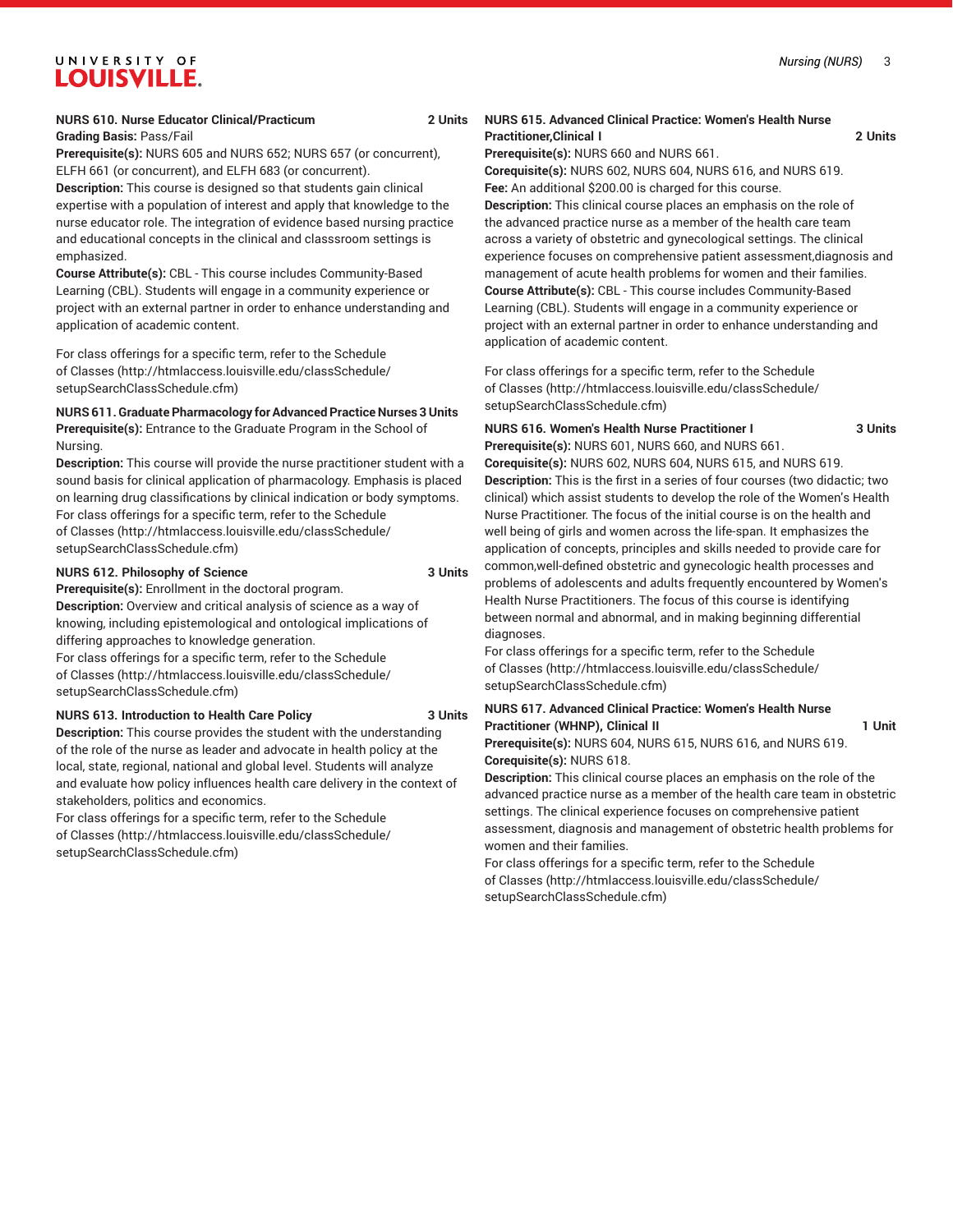## **NURS 618. Women's Health Nurse Practitioner II 4 Units**

**Prerequisite(s):** NURS 604, NURS 615, and NURS 616. **Corequisite(s):** NURS 617.

**Description:** This is the second in a series of four courses (two didactic; two clinical) which assist students to develop the role of Women's Health Nurse Practitioner. The focus of this course is on the diagnosis and management of complex health issues affecting multicultural women across the life-span. It emphasizes the application of concepts, principles and skills needed to provide care for more complex obstetric and gynecologic health processes and problems of adolescents and adults frequently encountered by Women's Health Nurse Practitioners (WHNP's). The focus of this course is developing differential diagnoses for abnormal conditions, recognizing those issues within the scope of practice for WHNP's, and when referral to other health care providers is warranted.

For class offerings for a specific term, refer to the [Schedule](http://htmlaccess.louisville.edu/classSchedule/setupSearchClassSchedule.cfm) [of Classes \(http://htmlaccess.louisville.edu/classSchedule/](http://htmlaccess.louisville.edu/classSchedule/setupSearchClassSchedule.cfm) [setupSearchClassSchedule.cfm\)](http://htmlaccess.louisville.edu/classSchedule/setupSearchClassSchedule.cfm)

## **NURS 619. Advanced Skills Laboratory: Women's Health Nurse** Practitioner **1 Unit**

**Prerequisite(s):** NURS 602, NURS 660, and NURS 661.

**Corequisite(s):** NURS 604, NURS 615, and NURS 616.

**Description:** This laboratory course places an emphasis on advanced psychomotor skills used by Women's Health Nurse Practitioners across a variety of obsetric and gynecologic settings. These skills are learned and practiced in the classroom setting before application in the clinical setting.

For class offerings for a specific term, refer to the [Schedule](http://htmlaccess.louisville.edu/classSchedule/setupSearchClassSchedule.cfm) [of Classes \(http://htmlaccess.louisville.edu/classSchedule/](http://htmlaccess.louisville.edu/classSchedule/setupSearchClassSchedule.cfm) [setupSearchClassSchedule.cfm\)](http://htmlaccess.louisville.edu/classSchedule/setupSearchClassSchedule.cfm)

#### **NURS 620. Theory for Evidence Based Practice 2 Units Term Typically Offered:** Fall Only

**Prerequisite(s):** Admission to MEPN Program.

**Description:** This course explores the congruence of conceptual

framework and theories from nursing and other disciplines and their use in clinical practice, education, research, and administration. Leadership, quality improvement, translational science, and organizational sciences for the continual improvement of nursing care of diverse populations are examined.

For class offerings for a specific term, refer to the [Schedule](http://htmlaccess.louisville.edu/classSchedule/setupSearchClassSchedule.cfm) [of Classes \(http://htmlaccess.louisville.edu/classSchedule/](http://htmlaccess.louisville.edu/classSchedule/setupSearchClassSchedule.cfm) [setupSearchClassSchedule.cfm\)](http://htmlaccess.louisville.edu/classSchedule/setupSearchClassSchedule.cfm)

#### **NURS 621. Research and Evidence Based Practice 2 Units Term Typically Offered:** Spring Only

**Prerequisite(s):** Admission to the MEPN Program.

**Description:** This course assists the student to critically evaluate evidence for advanced nursing practice. Students will use research theory and process to critique

For class offerings for a specific term, refer to the [Schedule](http://htmlaccess.louisville.edu/classSchedule/setupSearchClassSchedule.cfm) [of Classes \(http://htmlaccess.louisville.edu/classSchedule/](http://htmlaccess.louisville.edu/classSchedule/setupSearchClassSchedule.cfm) [setupSearchClassSchedule.cfm\)](http://htmlaccess.louisville.edu/classSchedule/setupSearchClassSchedule.cfm)

## **NURS 622. Advanced Clinical Practice: Adult Clinical Nurse Specialist 1 6 Units**

**Prerequisite(s):** NURS 600, NURS 605, NURS 611, NURS 651, NURS 655, NURS 657.

**Corequisite(s):** NURS 653.

**Fee:** An additional \$200.00 is charged for this course.

**Description:** Explores the theoretical and practice applications of the Adult CNS in a variety of settings. The clinical practicum is designed by faculty and students to promote CNS competencies in the sphere of influence; patient/client.

For class offerings for a specific term, refer to the [Schedule](http://htmlaccess.louisville.edu/classSchedule/setupSearchClassSchedule.cfm) [of Classes](http://htmlaccess.louisville.edu/classSchedule/setupSearchClassSchedule.cfm) ([http://htmlaccess.louisville.edu/classSchedule/](http://htmlaccess.louisville.edu/classSchedule/setupSearchClassSchedule.cfm) [setupSearchClassSchedule.cfm\)](http://htmlaccess.louisville.edu/classSchedule/setupSearchClassSchedule.cfm)

## **NURS 623. Advanced Clinical Practice: Adult Clinical Nurse Specialist II 7 Units**

## **Prerequisite(s):** NURS 622.

**Description:** Explores the theoretical and practical applications of the Adult CNS in a variety of clinical settings. The clinical practicum is designed by faculty and students to promote CNS competencies in the spheres of influence: nursing personnel and organization/network. For class offerings for a specific term, refer to the [Schedule](http://htmlaccess.louisville.edu/classSchedule/setupSearchClassSchedule.cfm) [of Classes](http://htmlaccess.louisville.edu/classSchedule/setupSearchClassSchedule.cfm) ([http://htmlaccess.louisville.edu/classSchedule/](http://htmlaccess.louisville.edu/classSchedule/setupSearchClassSchedule.cfm) [setupSearchClassSchedule.cfm\)](http://htmlaccess.louisville.edu/classSchedule/setupSearchClassSchedule.cfm)

## **NURS 624. Advanced Clinical Practice: Adult-Gerontology Primary Care Nurse Practitioner I 3 Units**

**Prerequisite(s):** NURS 656.

**Fee:** An additional \$200.00 is charged for this course.

**Description:** The purpose of this course is to provide clinical experience in comprehensive patient assessment, diagnosis and management of common primary health problems in adolescent, adult, geriatric patient populations. Students will begin practicing the role of an APRN under preceptor supervision.

**Course Attribute(s):** CBL - This course includes Community-Based Learning (CBL). Students will engage in a community experience or project with an external partner in order to enhance understanding and application of academic content.

For class offerings for a specific term, refer to the [Schedule](http://htmlaccess.louisville.edu/classSchedule/setupSearchClassSchedule.cfm) [of Classes](http://htmlaccess.louisville.edu/classSchedule/setupSearchClassSchedule.cfm) ([http://htmlaccess.louisville.edu/classSchedule/](http://htmlaccess.louisville.edu/classSchedule/setupSearchClassSchedule.cfm) [setupSearchClassSchedule.cfm\)](http://htmlaccess.louisville.edu/classSchedule/setupSearchClassSchedule.cfm)

## **NURS 625. Advanced Clinical Practice: Adult-Gerontology Primary Care Nurse Practioner II** 3 Units

**Prerequisite(s):** NURS 624.

**Description:** The purpose of this course is to provide advanced clinical experience in comprehensive patient assessment, diagnosis and management of common and complex primary health problems in adolescent, adult, and geriatric patient populations. Students will strengthen and enhance their advanced practice skills with preceptor supervision.

**Course Attribute(s):** CBL - This course includes Community-Based Learning (CBL). Students will engage in a community experience or project with an external partner in order to enhance understanding and application of academic content.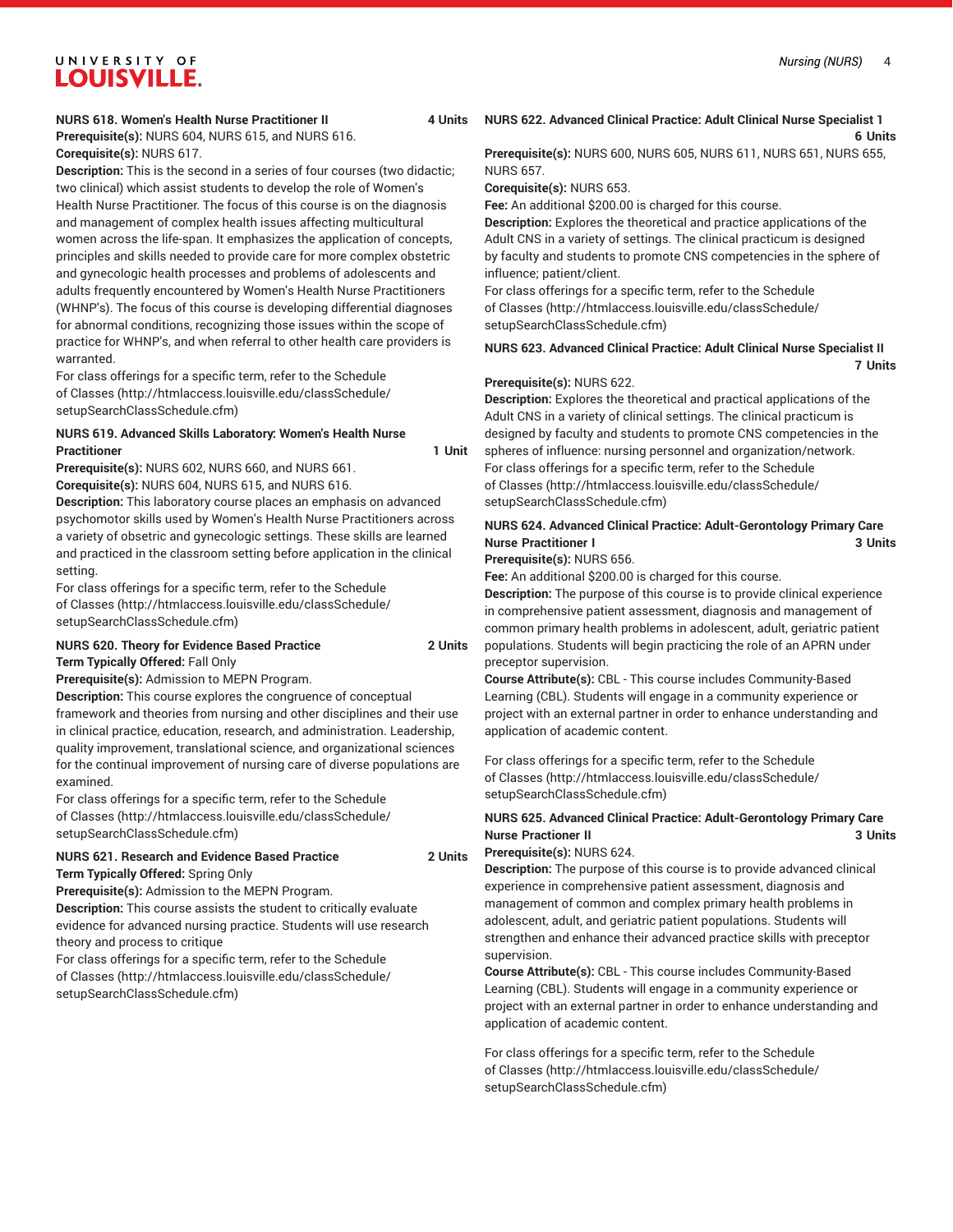## **NURS 626. Advanced Clinical Practice: Adult Nurse Practitioner III**

#### **3 Units**

**Prerequisite(s):** NURS 602, NURS 604, NURS 624, and NURS 625. **Description:** The focus of this clinical course is the synthesis of theoretical and evidence-based practice skills necessary to implement the nurse practictioner role in a holistic manner that will advance nursing knowledge and the health of patients.

**Course Attribute(s):** CBL - This course includes Community-Based Learning (CBL). Students will engage in a community experience or project with an external partner in order to enhance understanding and application of academic content.

For class offerings for a specific term, refer to the [Schedule](http://htmlaccess.louisville.edu/classSchedule/setupSearchClassSchedule.cfm) [of Classes \(http://htmlaccess.louisville.edu/classSchedule/](http://htmlaccess.louisville.edu/classSchedule/setupSearchClassSchedule.cfm) [setupSearchClassSchedule.cfm\)](http://htmlaccess.louisville.edu/classSchedule/setupSearchClassSchedule.cfm)

## **NURS 627. Epidemiology and Global Health 3 Units Term Typically Offered:** Spring Only

**Prerequisite(s):** Admission to the MEPN Program.

**Description:** This course will focus on the theory and concepts of epidemiology and social determinants of health, and how they can be applied to nursing practice. Application and integration of the principles and tools of epidemiology to decision-making in a health care environment will be emphasized. This course provides an overview of health behavior at the level of the individual family, community, and clinical/aggregate populations. The effects of individual health beliefs, cultural variables, readings for change, community environment, and health disparities on health behavior will be discussed.

For class offerings for a specific term, refer to the [Schedule](http://htmlaccess.louisville.edu/classSchedule/setupSearchClassSchedule.cfm) [of Classes \(http://htmlaccess.louisville.edu/classSchedule/](http://htmlaccess.louisville.edu/classSchedule/setupSearchClassSchedule.cfm) [setupSearchClassSchedule.cfm\)](http://htmlaccess.louisville.edu/classSchedule/setupSearchClassSchedule.cfm)

## **NURS 628. Health Information Technology 2 Units Term Typically Offered:** Spring Only

**Prerequisite(s):** Admission to MEPN Program.

**Description:** This course provides an introduction to the use of

information technology in health care and health care systems. Factors that facilitate or prevent successful use of health care technology will be examined.

For class offerings for a specific term, refer to the [Schedule](http://htmlaccess.louisville.edu/classSchedule/setupSearchClassSchedule.cfm) [of Classes \(http://htmlaccess.louisville.edu/classSchedule/](http://htmlaccess.louisville.edu/classSchedule/setupSearchClassSchedule.cfm) [setupSearchClassSchedule.cfm\)](http://htmlaccess.louisville.edu/classSchedule/setupSearchClassSchedule.cfm)

**NURS 629. Advanced Health Assessment of the Neonate 3 Units Prerequisite(s):** NURS 605, NURS 607, NURS 608, NURS 613, NURS 652, and NURS 655.

**Corequisite(s):** NURS 658.

**Fee:** An additional \$100.00 is charged for this course.

**Description:** This course is an in-depth study of neonatal assessment techniques and normal versus abnormal variations seen in the newborn. Emphasis is on the clinical presentation of the newborn, utilizing concepts from development anatomy and physiology as well as intrauterine factors that may alter findings.Students will learn advanced physical examination, gestational age, and neurobehavioral assessment skills specific to the neonate.

For class offerings for a specific term, refer to the [Schedule](http://htmlaccess.louisville.edu/classSchedule/setupSearchClassSchedule.cfm) [of Classes \(http://htmlaccess.louisville.edu/classSchedule/](http://htmlaccess.louisville.edu/classSchedule/setupSearchClassSchedule.cfm) [setupSearchClassSchedule.cfm\)](http://htmlaccess.louisville.edu/classSchedule/setupSearchClassSchedule.cfm)

#### **NURS 630. Neonatal Pathophysiology 2 Units**

**Prerequisite(s):** Admission to the MSN program, Neonatal Nurse Practitioner track.

**Description:** Advanced neonatal pathophysiology serves as a basis for clinical management of the neonate.

For class offerings for a specific term, refer to the [Schedule](http://htmlaccess.louisville.edu/classSchedule/setupSearchClassSchedule.cfm) [of Classes](http://htmlaccess.louisville.edu/classSchedule/setupSearchClassSchedule.cfm) ([http://htmlaccess.louisville.edu/classSchedule/](http://htmlaccess.louisville.edu/classSchedule/setupSearchClassSchedule.cfm) [setupSearchClassSchedule.cfm\)](http://htmlaccess.louisville.edu/classSchedule/setupSearchClassSchedule.cfm)

**NURS 631. Clinical Nurse Leader Immersion: Part I 1 Unit Term Typically Offered:** Spring Only

**Prerequisite(s):** Admission to MEPN Program.

**Description:** This practicum allows the student to begin to examine the various roles of the Clinical Nurse Leader (CNL) through a clinical immersion experience. This practicum will focus on the CNL as a clinician who advocates for the client, develops outcomes for the client, and manages client care using previous nursing coursework. The preceptor will help the students to begin to develop skills as a CNL through intensive clinical experience. The AACN competencies and curricular expectations for CNL education and practice (October 2013) will serve as the defining framework for this course.

For class offerings for a specific term, refer to the [Schedule](http://htmlaccess.louisville.edu/classSchedule/setupSearchClassSchedule.cfm) [of Classes](http://htmlaccess.louisville.edu/classSchedule/setupSearchClassSchedule.cfm) ([http://htmlaccess.louisville.edu/classSchedule/](http://htmlaccess.louisville.edu/classSchedule/setupSearchClassSchedule.cfm) [setupSearchClassSchedule.cfm\)](http://htmlaccess.louisville.edu/classSchedule/setupSearchClassSchedule.cfm)

#### **NURS 632. Clinical Nurse Leader Immersion: Part II 3 Units Term Typically Offered:** Spring Only

**Prerequisite(s):** Admission to MEPN Program, NURS 631. **Description:** This practicum allows the student to begin to examine the various roles of the Clinical Nurse Leader (CNL) through a clinical immersion experience. This practicum will focus on the CNL as a clinician who advocates for the client, develops outcomes for the client, and manages client care using previous nursing coursework. The preceptor will help the students to begin to develop skills as a CNL through intensive clinical experience. The AACN competencies and curricular expectations for CNL education and practice (October 2013) will serve as the defining framework for this course.

For class offerings for a specific term, refer to the [Schedule](http://htmlaccess.louisville.edu/classSchedule/setupSearchClassSchedule.cfm) [of Classes](http://htmlaccess.louisville.edu/classSchedule/setupSearchClassSchedule.cfm) ([http://htmlaccess.louisville.edu/classSchedule/](http://htmlaccess.louisville.edu/classSchedule/setupSearchClassSchedule.cfm) [setupSearchClassSchedule.cfm\)](http://htmlaccess.louisville.edu/classSchedule/setupSearchClassSchedule.cfm)

## **NURS 633. Advanced Neonatal Pathophysiology and Clinical Management I** 4 Units

**Prerequisite(s):** NURS 605, NURS 607, NURS 608, NURS 613, NURS 629, NURS 652, NURS 655, NURS 658, and NURS 657. **Corequisite(s):** NURS 637.

**Fee:** An additional \$200.00 is charged for this course.

**Description:** This course provides a foundation in the cellular processes upon which neonatal pathophysiology occurs. Synthesis of topics in human embryology is the foundation for understanding specific neonatal pathophysiologic processes. Common pathophysiologic neonatal diseases and how they deviate from normal physiology are presented using a systems approach. Integrated into the course are diagnostic reasoning skills needed to manage the care of a critically ill neonate. Students will evaluate presenting clinical signs in the neonate requiring intensive care, determine the appropriate diagnosis and differential diagnoses, identify appropriate diagnostic tests and exams to determine the appropriate diagnosis in neonates with a variety of problems. For class offerings for a specific term, refer to the [Schedule](http://htmlaccess.louisville.edu/classSchedule/setupSearchClassSchedule.cfm) [of Classes](http://htmlaccess.louisville.edu/classSchedule/setupSearchClassSchedule.cfm) ([http://htmlaccess.louisville.edu/classSchedule/](http://htmlaccess.louisville.edu/classSchedule/setupSearchClassSchedule.cfm) [setupSearchClassSchedule.cfm\)](http://htmlaccess.louisville.edu/classSchedule/setupSearchClassSchedule.cfm)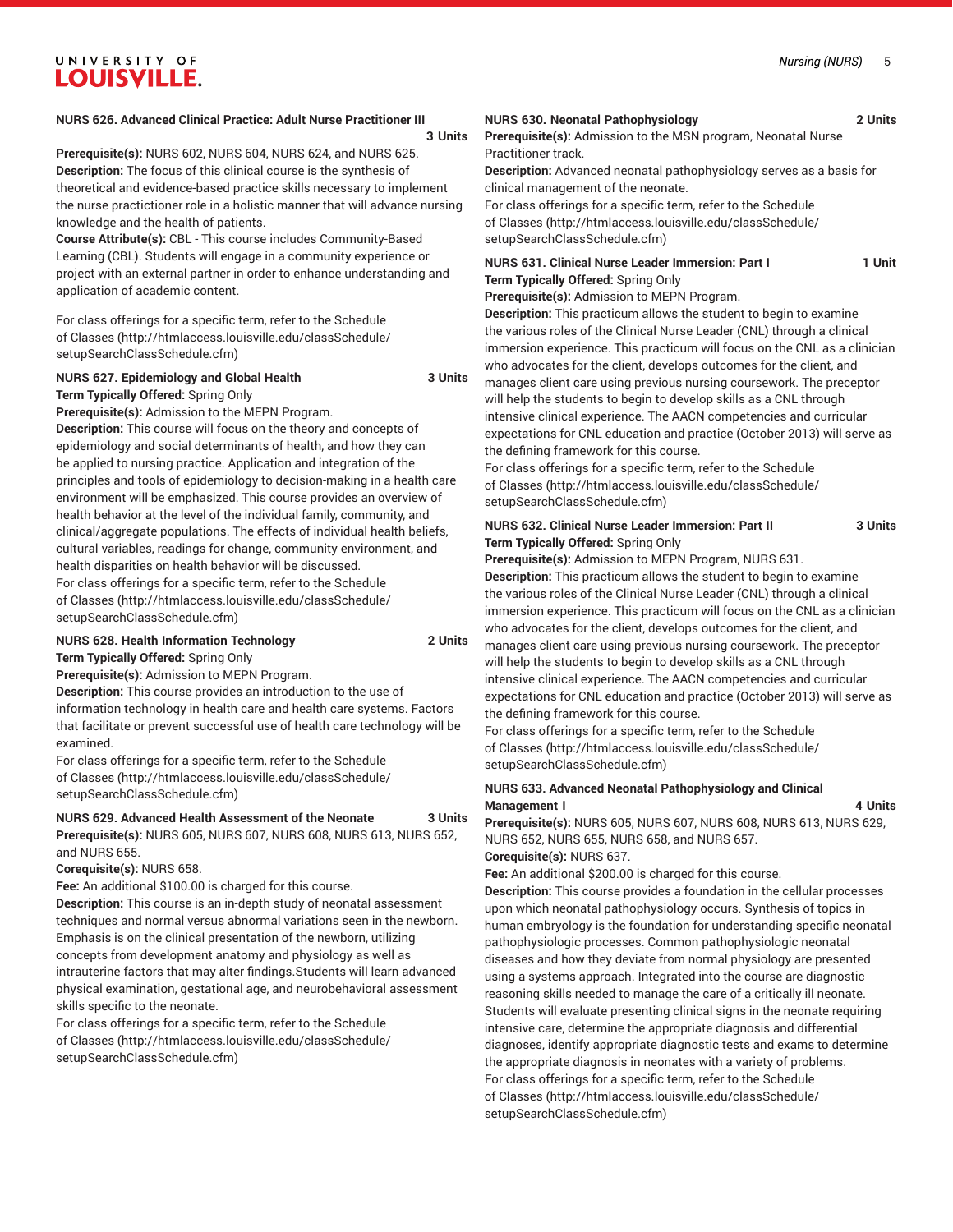#### **NURS 634. Advanced Clinical Practice: Neonatal NP II 2 Units Prerequisite(s):** NURS 629, NURS 633, and NURS 600.

**Description:** This course provides a theoretical foundation for evidence based neonatal nurse practioner practice. Clinical management of cardiovascular, gastrointestinal, integumentary and hematologic systems will be the focus.

For class offerings for a specific term, refer to the [Schedule](http://htmlaccess.louisville.edu/classSchedule/setupSearchClassSchedule.cfm) [of Classes \(http://htmlaccess.louisville.edu/classSchedule/](http://htmlaccess.louisville.edu/classSchedule/setupSearchClassSchedule.cfm) [setupSearchClassSchedule.cfm\)](http://htmlaccess.louisville.edu/classSchedule/setupSearchClassSchedule.cfm)

## **NURS 635. Advanced Neonatal Pathophysiology and Clinical Management II** 4 Units

**Prerequisite(s):** NURS 605, NURS 607, NURS 608, NURS 613, NURS 629, NURS 636, NURS 652, NURS 655, NURS 657, and NURS 658. **Corequisite(s):** NURS 637.

**Description:** This course is the second of two courses that provides the student with didactic preparation in the concepts of advanced neonatal pathophysiology based upon normal neonatal physiology. Synthesis of topics in human embryology, genetics, and advanced neonatal pathophysiology and clinical management provides the foundation for understanding complex neonatal pathophysiologic processes. Complex pathophysiologic neonatal diseases and how they deviate from normal physiology are presented using a systems approach. Integrated into the course is the diagnostic reasoning needed to manage the care of the critically ill neonate.Topics addressed in course include those recommended to prepare the student for national certification as a neonatal nurse practitioner.

For class offerings for a specific term, refer to the [Schedule](http://htmlaccess.louisville.edu/classSchedule/setupSearchClassSchedule.cfm) [of Classes \(http://htmlaccess.louisville.edu/classSchedule/](http://htmlaccess.louisville.edu/classSchedule/setupSearchClassSchedule.cfm) [setupSearchClassSchedule.cfm\)](http://htmlaccess.louisville.edu/classSchedule/setupSearchClassSchedule.cfm)

#### **NURS 636. Neonatal Nurse Practitioner Residency I 3 Units**

**Prerequisite(s):** NURS 605, NURS 607, NURS 608, NURS 613, NURS 629, NURS 636, NURS 652, NURS 655, NURS 657, and NURS 658; NURS 633 (or concurrent).

**Description:** The purpose of the NNP Residency is to provide neonatal nurse practitioner students with learning opportunities that facilitate continued development in the Neonatal Nurse Practitioner role. Students will work with preceptors in a Level III-IV NICU's to advance the knowledge and skills acquired in previous coursework. This course provides the student with an immersion into the Neonatal Nurse Practitioner (NNP) role that allows development of increased skill and independence in decision-making as a NNP. Students are expected to identify , interpret, and apply current evidence to their practice and clinical decision-making in the care of critically ill infants. **Course Attribute(s):** CBL - This course includes Community-Based Learning (CBL). Students will engage in a community experience or project with an external partner in order to enhance understanding and application of academic content.

For class offerings for a specific term, refer to the [Schedule](http://htmlaccess.louisville.edu/classSchedule/setupSearchClassSchedule.cfm) [of Classes \(http://htmlaccess.louisville.edu/classSchedule/](http://htmlaccess.louisville.edu/classSchedule/setupSearchClassSchedule.cfm) [setupSearchClassSchedule.cfm\)](http://htmlaccess.louisville.edu/classSchedule/setupSearchClassSchedule.cfm)

#### **NURS 637. Neonatal Nurse Practitioner Residency II 3 Units**

**Prerequisite(s):** NURS 604, NURS 605, NURS 607, NURS 608, NURS 613, NURS 629, NURS 633, NURS 636, NURS 652, NURS 655, NURS 657, and NURS 658.

**Corequisite(s):** NURS 635.

**Description:** This is the second and final residency course for NNP students. The purpose of the NNP Residency is to provide students with learning opportunities that facilitate continued development in the Neonatal Nurse Practitioner role. Students will work with preceptors in a Level III-IV NICU's to advance the knowledge and skills acquired in previous coursework. This course provides the student with an immersion into the Neonatal Nurse Practitioner (NNP) role that allows advance their skills and independence in decision-making as a NNP working with infants with increasingly complex medical problems.Students are expected to identify, interpret, and apply current evidence to their practice and clinical decision-making in the care of critically ill infants.

**Course Attribute(s):** CBL - This course includes Community-Based Learning (CBL). Students will engage in a community experience or project with an external partner in order to enhance understanding and application of academic content.

For class offerings for a specific term, refer to the [Schedule](http://htmlaccess.louisville.edu/classSchedule/setupSearchClassSchedule.cfm) [of Classes](http://htmlaccess.louisville.edu/classSchedule/setupSearchClassSchedule.cfm) ([http://htmlaccess.louisville.edu/classSchedule/](http://htmlaccess.louisville.edu/classSchedule/setupSearchClassSchedule.cfm) [setupSearchClassSchedule.cfm\)](http://htmlaccess.louisville.edu/classSchedule/setupSearchClassSchedule.cfm)

## **NURS 638. Advanced Psychiatric Assessment and Clinical Interviewing Techniques 1 Unit**

**Description:** The focus this course is the use of clinical interviewing techniques and psychiatric assessment of in determining the mental health status of clients throughout the lifespan.

For class offerings for a specific term, refer to the [Schedule](http://htmlaccess.louisville.edu/classSchedule/setupSearchClassSchedule.cfm) [of Classes](http://htmlaccess.louisville.edu/classSchedule/setupSearchClassSchedule.cfm) ([http://htmlaccess.louisville.edu/classSchedule/](http://htmlaccess.louisville.edu/classSchedule/setupSearchClassSchedule.cfm) [setupSearchClassSchedule.cfm\)](http://htmlaccess.louisville.edu/classSchedule/setupSearchClassSchedule.cfm)

## **NURS 639. Advanced Psych Nurse Practioner Mental Health Assessment Clinical 1 Unit**

**Prerequisite(s):** NURS 638 and NURS 647.

**Description:** Course focuses on Initial Implementation of the APPMHN role: psychiatric assessment and interviewing strategies utilizing the current Diagnostic and Statistical Manual for diagnosing psychopathology. The practicum focuses on a lifespan approach with select clients in multicultural contexts who are at risk for or are experiencing dysfunction in the area of mental health. For class offerings for a specific term, refer to the [Schedule](http://htmlaccess.louisville.edu/classSchedule/setupSearchClassSchedule.cfm)

[of Classes](http://htmlaccess.louisville.edu/classSchedule/setupSearchClassSchedule.cfm) ([http://htmlaccess.louisville.edu/classSchedule/](http://htmlaccess.louisville.edu/classSchedule/setupSearchClassSchedule.cfm) [setupSearchClassSchedule.cfm\)](http://htmlaccess.louisville.edu/classSchedule/setupSearchClassSchedule.cfm)

## **NURS 640. Introduction to CNL Project 1 Unit Term Typically Offered:** Summer Only

**Prerequisite(s):** Admission to MEPN Program.

**Description:** NURS 640 is a one credit course designed to assist the Clinical Nurse Leader (CNL) student with expectations for Nursing 631 Immersion I and NURS 632 Immersion II. These are "leadership" immersions culminating in an evidence-based performance improvement proposal and immersion project. The student will learn about immersion expectations; roles for the student, faculty, committee, and their preceptor; explore and critique completed projects for strengths and weaknesses; make connections between EBP theory and practice; and review documentation requirements for the Immersion Courses. For class offerings for a specific term, refer to the [Schedule](http://htmlaccess.louisville.edu/classSchedule/setupSearchClassSchedule.cfm) [of Classes](http://htmlaccess.louisville.edu/classSchedule/setupSearchClassSchedule.cfm) ([http://htmlaccess.louisville.edu/classSchedule/](http://htmlaccess.louisville.edu/classSchedule/setupSearchClassSchedule.cfm) [setupSearchClassSchedule.cfm\)](http://htmlaccess.louisville.edu/classSchedule/setupSearchClassSchedule.cfm)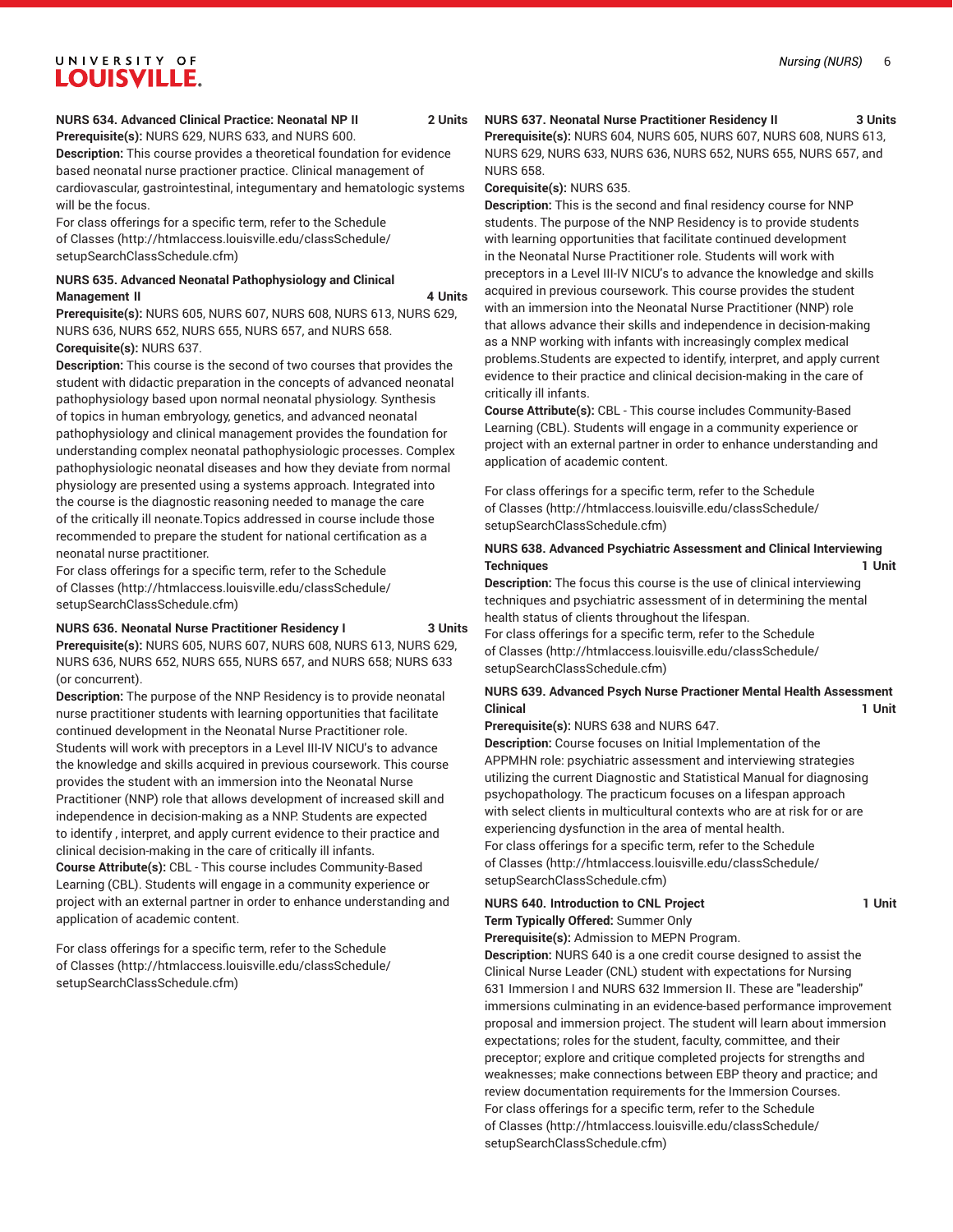# **Theory 3 Units**

**Description:** Course introduces the advanced practice role with a focus on at least 3 modes of therapy across the lifespan and in multicultural contexts. Relevant literature, professional practice guidelines and current best practice standards will guide the selection of intervention models across the continuum of care.

For class offerings for a specific term, refer to the [Schedule](http://htmlaccess.louisville.edu/classSchedule/setupSearchClassSchedule.cfm) [of Classes \(http://htmlaccess.louisville.edu/classSchedule/](http://htmlaccess.louisville.edu/classSchedule/setupSearchClassSchedule.cfm) [setupSearchClassSchedule.cfm\)](http://htmlaccess.louisville.edu/classSchedule/setupSearchClassSchedule.cfm)

## **NURS 642. Advanced Psychiatric Mental Health Nurse Practioner II: Theory 3 Units**

**Prerequisite(s):** NURS 638, NURS 641, and NURS 645. **Corequisite(s):** NURS 646.

**Description:** Course provides in-depth study of PMH interventions for clients with complex or co-morbid diagnoses. A lifespan approach encompassing diverse and multicultural contexts will be utilized. Relevant literature, professional practice guidelines and current best practice standards will guide the selection of intervention models across the continuum of care.

For class offerings for a specific term, refer to the [Schedule](http://htmlaccess.louisville.edu/classSchedule/setupSearchClassSchedule.cfm) [of Classes \(http://htmlaccess.louisville.edu/classSchedule/](http://htmlaccess.louisville.edu/classSchedule/setupSearchClassSchedule.cfm) [setupSearchClassSchedule.cfm\)](http://htmlaccess.louisville.edu/classSchedule/setupSearchClassSchedule.cfm)

## **NURS 643. Quality and Safety in Advanced Practice Nursing 2 Units Term Typically Offered:** Fall, Spring

**Description:** Introduces students to the latest information on healthcare quality and patient safety. Focuses on the specific domains of healthcare quality. Quality frameworks and models will be the basis for explaining techniques of quality management. Examines healthcare quality and patient safety from a strategic viewpoint with the goal of making APN providers effective decision makers.

For class offerings for a specific term, refer to the [Schedule](http://htmlaccess.louisville.edu/classSchedule/setupSearchClassSchedule.cfm) [of Classes \(http://htmlaccess.louisville.edu/classSchedule/](http://htmlaccess.louisville.edu/classSchedule/setupSearchClassSchedule.cfm) [setupSearchClassSchedule.cfm\)](http://htmlaccess.louisville.edu/classSchedule/setupSearchClassSchedule.cfm)

## **NURS 645. Advanced Psychiatric Mental Health Nurse Practioner I: Clinical 3 Units**

**Prerequisite(s):** NURS 638, NURS 647, and NURS 649. **Corequisite(s):** NURS 641.

**Fee:** An additional \$200.00 is charged for this course.

**Description:** Course focuses on initial implementation of the APPMHN role: psychiatric assessment, diagnosis and intervention strategies including psychopharmacology. The practicum focuses on a life span approach with select clients in multicultural contexts who are at risk for or are experiencing dysfunction in the area of mental health. **Course Attribute(s):** CBL - This course includes Community-Based Learning (CBL). Students will engage in a community experience or project with an external partner in order to enhance understanding and

application of academic content. For class offerings for a specific term, refer to the [Schedule](http://htmlaccess.louisville.edu/classSchedule/setupSearchClassSchedule.cfm)

[of Classes \(http://htmlaccess.louisville.edu/classSchedule/](http://htmlaccess.louisville.edu/classSchedule/setupSearchClassSchedule.cfm) [setupSearchClassSchedule.cfm\)](http://htmlaccess.louisville.edu/classSchedule/setupSearchClassSchedule.cfm)

## **NURS 646. Advanced Psychiatric Mental Health Nurse Practioner II: Clinical 2 Units**

**Prerequisite(s):** NURS 638, NURS 641, NURS 647, and NURS 649. **Corequisite(s):** NURS 642.

**Description:** Course continues focus on implementation of APPMHN role. The practicum focuses on PMH interventions using a lifespan approach with individuals, families, and/or groups in diverse multi-cultural contexts who are experiencing co-morbid of complex psychiatric diagnoses. A variety of relevant intervention models will be utilized across the continuum of care.

**Course Attribute(s):** CBL - This course includes Community-Based Learning (CBL). Students will engage in a community experience or project with an external partner in order to enhance understanding and application of academic content.

For class offerings for a specific term, refer to the [Schedule](http://htmlaccess.louisville.edu/classSchedule/setupSearchClassSchedule.cfm) [of Classes](http://htmlaccess.louisville.edu/classSchedule/setupSearchClassSchedule.cfm) ([http://htmlaccess.louisville.edu/classSchedule/](http://htmlaccess.louisville.edu/classSchedule/setupSearchClassSchedule.cfm) [setupSearchClassSchedule.cfm\)](http://htmlaccess.louisville.edu/classSchedule/setupSearchClassSchedule.cfm)

# **NURS 647. Advanced Psychopathology Across the Lifespan 2 Units**

**Description:** This course is a comprehensive study of essential developmental and psychopathology across the lifespan. Clinical theory, standards of practice, neurobiology, genomic, genetic, and environmental influences will be examined in multicultural contexts.

For class offerings for a specific term, refer to the [Schedule](http://htmlaccess.louisville.edu/classSchedule/setupSearchClassSchedule.cfm) [of Classes](http://htmlaccess.louisville.edu/classSchedule/setupSearchClassSchedule.cfm) ([http://htmlaccess.louisville.edu/classSchedule/](http://htmlaccess.louisville.edu/classSchedule/setupSearchClassSchedule.cfm) [setupSearchClassSchedule.cfm\)](http://htmlaccess.louisville.edu/classSchedule/setupSearchClassSchedule.cfm)

## **NURS 648. Advanced Clinical Assessment: Psych/Mental Health Nursing 3 Units**

**Prerequisite(s):** Basic physical/health assessment skills are necessary; formal basic courses or continuing education courses in physical health assessment are acceptable.

**Description:** Builds upon basic assessment skills. The nurse's knowledge will be expanded to enable the development of the advanced practice role. Critical thinking and communication skills will be enriched by an accurate interpretation of a holistic approach to advanced clinical assessment of the adult.

For class offerings for a specific term, refer to the [Schedule](http://htmlaccess.louisville.edu/classSchedule/setupSearchClassSchedule.cfm) [of Classes](http://htmlaccess.louisville.edu/classSchedule/setupSearchClassSchedule.cfm) ([http://htmlaccess.louisville.edu/classSchedule/](http://htmlaccess.louisville.edu/classSchedule/setupSearchClassSchedule.cfm) [setupSearchClassSchedule.cfm\)](http://htmlaccess.louisville.edu/classSchedule/setupSearchClassSchedule.cfm)

## **NURS 649. Advanced Psychopharmacology Across the Lifespan 2 Units Prerequisite(s):** NURS 611 (or concurrent).

**Description:** This course is a comprehensive study of essential psychopharmacology used across the lifespan. Clinical theory, standards of practice, neurobiology, genomic, genetic, and environmental influences will be examined in multicultural contexts.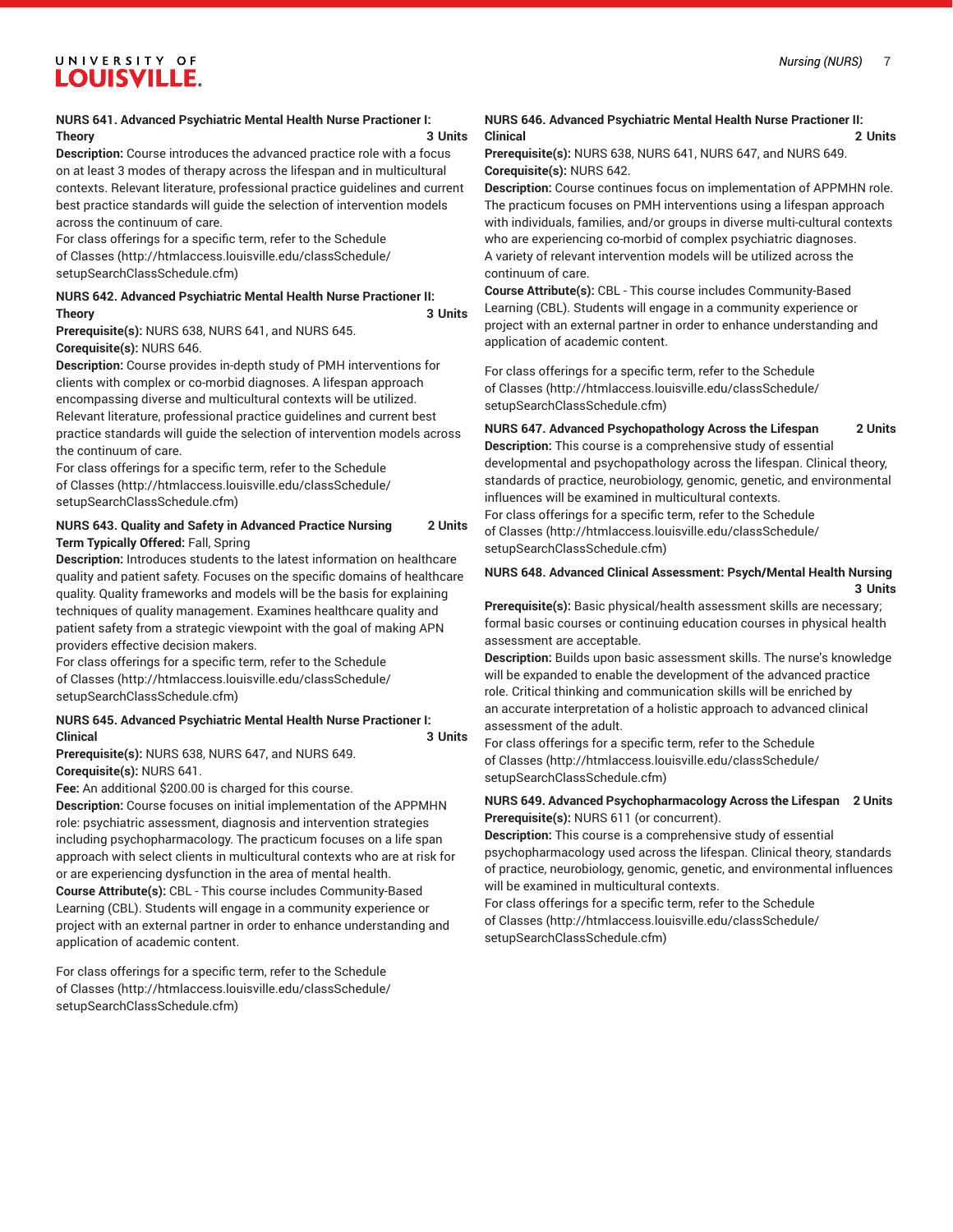**Term Typically Offered:** Spring Only **Prerequisite(s):** Admission to MEPN program.

**Description:** NURS 650 is a one credit course designed to assist the student with preparation for the Clinical Nurse Leader (CNL) Certification Exam. The course will use a certification review text, along with group activities and case studies to assist with knowledge, recognition, and application between and among the core CNL Competencies, Roles and Values. The course will engage the student in a 360 evaluation and exploration of skills, knowledge, and accountability for CNL professional practice.

For class offerings for a specific term, refer to the [Schedule](http://htmlaccess.louisville.edu/classSchedule/setupSearchClassSchedule.cfm) [of Classes \(http://htmlaccess.louisville.edu/classSchedule/](http://htmlaccess.louisville.edu/classSchedule/setupSearchClassSchedule.cfm) [setupSearchClassSchedule.cfm\)](http://htmlaccess.louisville.edu/classSchedule/setupSearchClassSchedule.cfm)

## **NURS 651. Evidence Based Nursing for Advanced Practice 3 Units**

**Prerequisite(s):** NURS 652 and graduate-level Statistics (applied descriptive & inferential statistics); NURS 605 (or concurrent). **Description:** Analysis of the value of research in advanced nursing practice. Focus is on the research theory and process, ethics, critique of the literature, and dissemination of findings.

For class offerings for a specific term, refer to the [Schedule](http://htmlaccess.louisville.edu/classSchedule/setupSearchClassSchedule.cfm) [of Classes \(http://htmlaccess.louisville.edu/classSchedule/](http://htmlaccess.louisville.edu/classSchedule/setupSearchClassSchedule.cfm) [setupSearchClassSchedule.cfm\)](http://htmlaccess.louisville.edu/classSchedule/setupSearchClassSchedule.cfm)

#### **NURS 652. Advanced Statistical Application 3 Units**

**Description:** This course will expose the student to basic and advanced concepts and practical applications of statistics. The student will learn to analyze data sets to address hypotheses and make inferences to populations.

For class offerings for a specific term, refer to the [Schedule](http://htmlaccess.louisville.edu/classSchedule/setupSearchClassSchedule.cfm) [of Classes \(http://htmlaccess.louisville.edu/classSchedule/](http://htmlaccess.louisville.edu/classSchedule/setupSearchClassSchedule.cfm) [setupSearchClassSchedule.cfm\)](http://htmlaccess.louisville.edu/classSchedule/setupSearchClassSchedule.cfm)

#### **NURS 653. Advanced Practice Roles 2 Units**

issues are also addressed.

**Prerequisite(s):** Admission to the Graduate Program in Nursing. **Description:** This web-enhanced course focuses on the advanced practice roles of educator, consultant, researcher, leader, and expert practitioner. Scope of practice, credentialing, reimbursement and future

For class offerings for a specific term, refer to the [Schedule](http://htmlaccess.louisville.edu/classSchedule/setupSearchClassSchedule.cfm) [of Classes \(http://htmlaccess.louisville.edu/classSchedule/](http://htmlaccess.louisville.edu/classSchedule/setupSearchClassSchedule.cfm) [setupSearchClassSchedule.cfm\)](http://htmlaccess.louisville.edu/classSchedule/setupSearchClassSchedule.cfm)

#### **NURS 654. Informatics in Health Care 3 Units**

**Description:** National Nursing Informatics (NI) competencies will be covered as well as core NI principles, knowledge acquisition, process, generation and dissemination. Students will be prepared at the level of informatics innovators.

For class offerings for a specific term, refer to the [Schedule](http://htmlaccess.louisville.edu/classSchedule/setupSearchClassSchedule.cfm) [of Classes \(http://htmlaccess.louisville.edu/classSchedule/](http://htmlaccess.louisville.edu/classSchedule/setupSearchClassSchedule.cfm) [setupSearchClassSchedule.cfm\)](http://htmlaccess.louisville.edu/classSchedule/setupSearchClassSchedule.cfm)

## **NURS 655. Advanced Pathophysiology: Clinical Decision Making 3 Units Prerequisite(s):** Understanding of normal anatomy and physiology as well as basic pathophysiology.

**Description:** The focus of this foundational course is on understanding pathological processes common among individuals of all ages. For class offerings for a specific term, refer to the [Schedule](http://htmlaccess.louisville.edu/classSchedule/setupSearchClassSchedule.cfm) [of Classes \(http://htmlaccess.louisville.edu/classSchedule/](http://htmlaccess.louisville.edu/classSchedule/setupSearchClassSchedule.cfm) [setupSearchClassSchedule.cfm\)](http://htmlaccess.louisville.edu/classSchedule/setupSearchClassSchedule.cfm)

## **NURS 656. Advanced Clinical Assessment 3 Units Prerequisite(s):** NURS 655.

**Fee:** An additional \$100.00 is charged for this course.

**Description:** This course builds upon the basic critical thinking and psychomotor skills that professional nurses use in client care. Emphasis is on the physical, psychosocial, and cultural assessment of individuals and families.

For class offerings for a specific term, refer to the [Schedule](http://htmlaccess.louisville.edu/classSchedule/setupSearchClassSchedule.cfm) [of Classes](http://htmlaccess.louisville.edu/classSchedule/setupSearchClassSchedule.cfm) ([http://htmlaccess.louisville.edu/classSchedule/](http://htmlaccess.louisville.edu/classSchedule/setupSearchClassSchedule.cfm) [setupSearchClassSchedule.cfm\)](http://htmlaccess.louisville.edu/classSchedule/setupSearchClassSchedule.cfm)

## **NURS 657. Health Promotion and Disease Prevention in Culturally Diverse and Vulnerable Populations 3 Units**

**Prerequisite(s):** Enrollment in master's degree program. **Description:** This course provides an overview of health behavior at the level of the individual family, community and clinical/aggregate populations.The effects of individual health beliefs, cultural variables,readiness for change, community environment, and health disparities will be discussed.

For class offerings for a specific term, refer to the [Schedule](http://htmlaccess.louisville.edu/classSchedule/setupSearchClassSchedule.cfm) [of Classes](http://htmlaccess.louisville.edu/classSchedule/setupSearchClassSchedule.cfm) ([http://htmlaccess.louisville.edu/classSchedule/](http://htmlaccess.louisville.edu/classSchedule/setupSearchClassSchedule.cfm) [setupSearchClassSchedule.cfm\)](http://htmlaccess.louisville.edu/classSchedule/setupSearchClassSchedule.cfm)

## **NURS 658. Advanced Neonatal Pharmacology 3 Units**

**Prerequisite(s):** NURS 605, NURS 607, NURS 608, NURS 613, NURS 633, NURS 636, NURS 652, and NURS 655.

## **Corequisite(s):** NURS 629.

**Description:** This course provides a basis for understanding the pharmacokinetics and actions of specific groups of drugs commonly used in neonatal advanced nursing practice. Emphasis is placed on pharmacological action of drugs, side effects, appropriate dosing, monitoring, drug interactions and guidelines for use of drugs in the critically ill neonate from admission to the NICU to discharge. Legal and ethical considerations of prescriptive practice are also addressed. For class offerings for a specific term, refer to the [Schedule](http://htmlaccess.louisville.edu/classSchedule/setupSearchClassSchedule.cfm) [of Classes](http://htmlaccess.louisville.edu/classSchedule/setupSearchClassSchedule.cfm) ([http://htmlaccess.louisville.edu/classSchedule/](http://htmlaccess.louisville.edu/classSchedule/setupSearchClassSchedule.cfm) [setupSearchClassSchedule.cfm\)](http://htmlaccess.louisville.edu/classSchedule/setupSearchClassSchedule.cfm)

## **NURS 659. Life-Span Issues in Pathophysiology for Clinical Decision Making 2 Units**

**Description:** Will provide the student with an opportunity to examine and apply pathophysiological concepts across the lifespan utilizing critical thinking and decision-making by the graduate level nurse. For class offerings for a specific term, refer to the [Schedule](http://htmlaccess.louisville.edu/classSchedule/setupSearchClassSchedule.cfm) [of Classes](http://htmlaccess.louisville.edu/classSchedule/setupSearchClassSchedule.cfm) ([http://htmlaccess.louisville.edu/classSchedule/](http://htmlaccess.louisville.edu/classSchedule/setupSearchClassSchedule.cfm) [setupSearchClassSchedule.cfm\)](http://htmlaccess.louisville.edu/classSchedule/setupSearchClassSchedule.cfm)

## **NURS 660. Family Nursing 2 Units**

**Prerequisite(s):** NURS 605, NURS 655, NURS 656, and NURS 611. **Description:** This course is an introduction to Advanced Family Practice Nursing. It provides a theoretical and practical base for the health care management of childbearing and childrearing families. For class offerings for a specific term, refer to the [Schedule](http://htmlaccess.louisville.edu/classSchedule/setupSearchClassSchedule.cfm) [of Classes](http://htmlaccess.louisville.edu/classSchedule/setupSearchClassSchedule.cfm) ([http://htmlaccess.louisville.edu/classSchedule/](http://htmlaccess.louisville.edu/classSchedule/setupSearchClassSchedule.cfm) [setupSearchClassSchedule.cfm\)](http://htmlaccess.louisville.edu/classSchedule/setupSearchClassSchedule.cfm)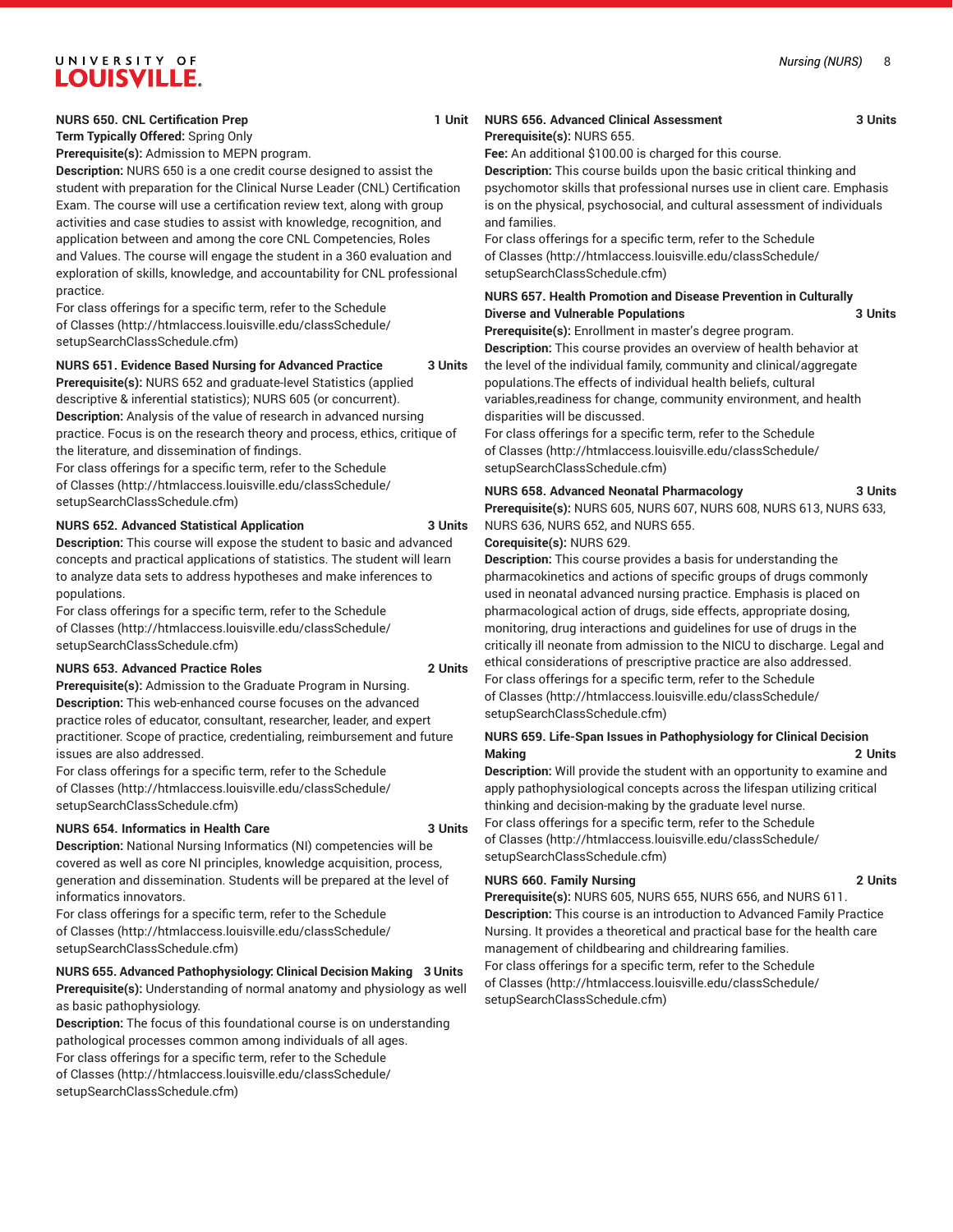## **NURS 661. Advanced Clinical Practice: Family Nurse Practitioner Clinical I 3 Units**

**Prerequisite(s):** NURS 656 and NURS 611.

**Fee:** An additional \$200.00 is charged for this course.

**Description:** The clinical experience focuses on comprehensive patient assessment, diagnosis and management of acute health problems for individuals and their families.

**Course Attribute(s):** CBL - This course includes Community-Based Learning (CBL). Students will engage in a community experience or project with an external partner in order to enhance understanding and application of academic content.

For class offerings for a specific term, refer to the [Schedule](http://htmlaccess.louisville.edu/classSchedule/setupSearchClassSchedule.cfm) [of Classes \(http://htmlaccess.louisville.edu/classSchedule/](http://htmlaccess.louisville.edu/classSchedule/setupSearchClassSchedule.cfm) [setupSearchClassSchedule.cfm\)](http://htmlaccess.louisville.edu/classSchedule/setupSearchClassSchedule.cfm)

## **NURS 662. Advanced Clinical Practice: Family Nurse Practitioner Clinical II 3 Units**

**Prerequisite(s):** NURS 601 and NURS 661.

**Description:** The clinical experience focuses on comprehensive patient assessment, diagnosis and management of chronic health problems for individuals and their families.

**Course Attribute(s):** CBL - This course includes Community-Based Learning (CBL). Students will engage in a community experience or project with an external partner in order to enhance understanding and application of academic content.

For class offerings for a specific term, refer to the [Schedule](http://htmlaccess.louisville.edu/classSchedule/setupSearchClassSchedule.cfm) [of Classes \(http://htmlaccess.louisville.edu/classSchedule/](http://htmlaccess.louisville.edu/classSchedule/setupSearchClassSchedule.cfm) [setupSearchClassSchedule.cfm\)](http://htmlaccess.louisville.edu/classSchedule/setupSearchClassSchedule.cfm)

#### **NURS 663. Advanced Clinical Practice: Family Nurse Practitioner**

**2.5 Units**

**Prerequisite(s):** NURS 601, NURS 602, and NURS 661.

**Description:** This clinical experience focuses on synthesis of theoretical, scientific, and clinical knowledge as well as practice-based skills in the diagnosis and management of existing and potential health problems. **Course Attribute(s):** CBL - This course includes Community-Based Learning (CBL). Students will engage in a community experience or project with an external partner in order to enhance understanding and application of academic content.

For class offerings for a specific term, refer to the [Schedule](http://htmlaccess.louisville.edu/classSchedule/setupSearchClassSchedule.cfm) [of Classes \(http://htmlaccess.louisville.edu/classSchedule/](http://htmlaccess.louisville.edu/classSchedule/setupSearchClassSchedule.cfm) [setupSearchClassSchedule.cfm\)](http://htmlaccess.louisville.edu/classSchedule/setupSearchClassSchedule.cfm)

# **NURS 664. Common Health Problems of the Pediatric Client 1 Unit**

**Prerequisite(s):** NURS 601, NURS 605, NURS 655, NURS 656, NURS 657, and NURS 611.

**Description:** Focus is on the Family Nurse Practitioner's role in the identification and management of selected acute, chronic and emergent health problems of the pediatric client.

For class offerings for a specific term, refer to the [Schedule](http://htmlaccess.louisville.edu/classSchedule/setupSearchClassSchedule.cfm) [of Classes \(http://htmlaccess.louisville.edu/classSchedule/](http://htmlaccess.louisville.edu/classSchedule/setupSearchClassSchedule.cfm) [setupSearchClassSchedule.cfm\)](http://htmlaccess.louisville.edu/classSchedule/setupSearchClassSchedule.cfm)

**NURS 665. Primary Care of the Aged: Leadership and Practice 5 Units Prerequisite(s):** NURS 600, NURS 605, NURS 611, NURS 651, NURS 655, NURS 656, and NURS 657; or National Certification as FNP or ANP. **Fee:** An additional \$200.00 is charged for this course. **Description:** Develop health assessment and health promotion skills to determine age-related changes in older adults. For class offerings for a specific term, refer to the [Schedule](http://htmlaccess.louisville.edu/classSchedule/setupSearchClassSchedule.cfm) [of Classes \(http://htmlaccess.louisville.edu/classSchedule/](http://htmlaccess.louisville.edu/classSchedule/setupSearchClassSchedule.cfm)

[setupSearchClassSchedule.cfm\)](http://htmlaccess.louisville.edu/classSchedule/setupSearchClassSchedule.cfm)

## **NURS 666. Primary Care of Older Adults 2 Units**

**Prerequisite(s):** NURS 611, NURS 655, and NURS 656.

**Description:** This course provides an in-depth analysis of primary care of the older adult. Emphasis is on assessment, interpretation, and management of age-related functional and cognitive changes. The advanced practice nurse's role will be examined both as an individual practitioner and as a member of a collaborative inter-professional healthcare team.

For class offerings for a specific term, refer to the [Schedule](http://htmlaccess.louisville.edu/classSchedule/setupSearchClassSchedule.cfm) [of Classes](http://htmlaccess.louisville.edu/classSchedule/setupSearchClassSchedule.cfm) ([http://htmlaccess.louisville.edu/classSchedule/](http://htmlaccess.louisville.edu/classSchedule/setupSearchClassSchedule.cfm) [setupSearchClassSchedule.cfm\)](http://htmlaccess.louisville.edu/classSchedule/setupSearchClassSchedule.cfm)

**NURS 667. Applied Geriatric Pharmacology in Nursing Practice 1 Unit Prerequisite(s):** NURS 611, NURS 655, and NURS 656.

**Description:** This course builds principles and content of advanced nursing pharmacology. It is designed to provide the adult gerontology nurse practitioner student with knowledge of pharmocokinetics, pharmacodynamics, and polypharmacy as related to the older adult. For class offerings for a specific term, refer to the [Schedule](http://htmlaccess.louisville.edu/classSchedule/setupSearchClassSchedule.cfm) [of Classes](http://htmlaccess.louisville.edu/classSchedule/setupSearchClassSchedule.cfm) ([http://htmlaccess.louisville.edu/classSchedule/](http://htmlaccess.louisville.edu/classSchedule/setupSearchClassSchedule.cfm) [setupSearchClassSchedule.cfm\)](http://htmlaccess.louisville.edu/classSchedule/setupSearchClassSchedule.cfm)

**NURS 670. Cancer Epidemiology and Pathophysiology 2 Units Prerequisite(s):** NURS 550 or NURS 605, NURS 611, NURS 651, NURS 655, and NURS 656; NURS 653 (or concurrent).

**Description:** This course provides an opportunity to synthesize cancerspecific epidemiology and pathophysiology concepts for critical thinking and decision-making by the nurse in an advanced practice role in caring for patients with cancer and their families across the cancer-care continuum.

For class offerings for a specific term, refer to the [Schedule](http://htmlaccess.louisville.edu/classSchedule/setupSearchClassSchedule.cfm) [of Classes](http://htmlaccess.louisville.edu/classSchedule/setupSearchClassSchedule.cfm) ([http://htmlaccess.louisville.edu/classSchedule/](http://htmlaccess.louisville.edu/classSchedule/setupSearchClassSchedule.cfm) [setupSearchClassSchedule.cfm\)](http://htmlaccess.louisville.edu/classSchedule/setupSearchClassSchedule.cfm)

#### **NURS 671. Evidence-Based Cancer Treatment 3 Units**

**Description:** This course provides the student an opportunity to integrate knowledge and principles of cancer treatment, associated responses and symptom management, and the late-effects of cancer treatment. Emphasis is placed on current theory and research in examining evidence-based nursing interventions to improve outcomes for clients with cancer and their families.

For class offerings for a specific term, refer to the [Schedule](http://htmlaccess.louisville.edu/classSchedule/setupSearchClassSchedule.cfm) [of Classes](http://htmlaccess.louisville.edu/classSchedule/setupSearchClassSchedule.cfm) ([http://htmlaccess.louisville.edu/classSchedule/](http://htmlaccess.louisville.edu/classSchedule/setupSearchClassSchedule.cfm) [setupSearchClassSchedule.cfm\)](http://htmlaccess.louisville.edu/classSchedule/setupSearchClassSchedule.cfm)

**NURS 672. Advanced Oncology Clinical Practice I 6 Units**

**Prerequisite(s):** NURS 605, NURS 611, NURS 651, NURS 655, and NURS 656; NURS 653 (or concurrent) and NURS 671 (or concurrent). **Fee:** An additional \$200.00 is charged for this course.

**Description:** This course entails didactic classroom instruction and a mentored clinical practicum, which will provide students an opportunity to synthesize and apply knowledge in the clinical management of complex physical, cognitive, and psychosocial responses to cancer and its treatment.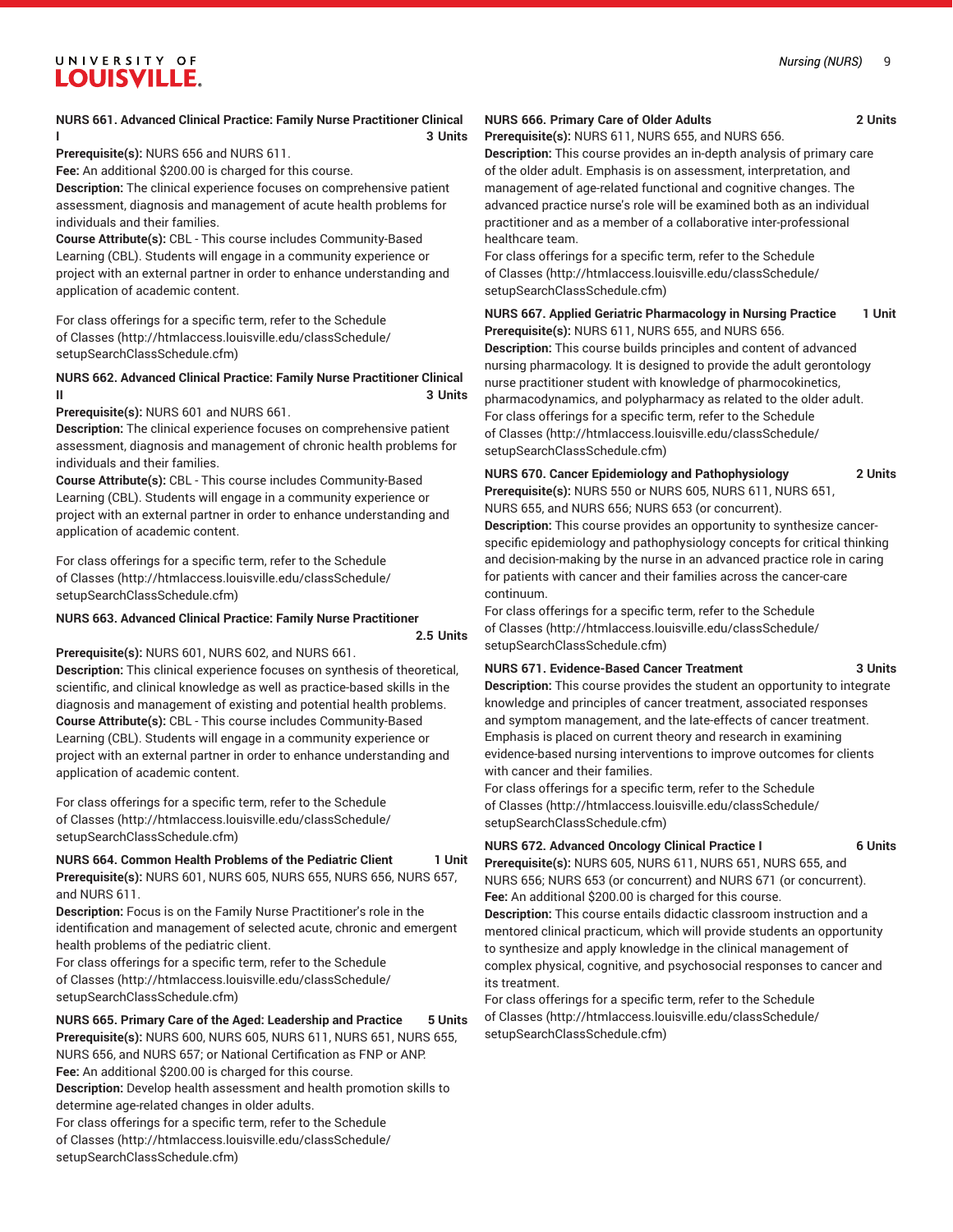#### **NURS 673. Advanced Oncology Clinical Practice II 7 Units**

**Prerequisite(s):** NURS 605, NURS 611, NURS 651, NURS 655, and NURS 656; NURS 653 (or concurrent), NURS 671 (or concurrent), and NURS 672 (or concurrent).

**Description:** This didactic and clinical course will provide the student with an opportunity to develop expertise in clinical judgment and consultation, facilitation of learning; intra-and inter-disciplinary collaboration; systems thinking and care-delivery models; and advocacy and moral agency. A case-study approach will be used to analyse and systematically evaluate the multiple roles of the advanced oncology nurse.

For class offerings for a specific term, refer to the [Schedule](http://htmlaccess.louisville.edu/classSchedule/setupSearchClassSchedule.cfm) [of Classes \(http://htmlaccess.louisville.edu/classSchedule/](http://htmlaccess.louisville.edu/classSchedule/setupSearchClassSchedule.cfm) [setupSearchClassSchedule.cfm\)](http://htmlaccess.louisville.edu/classSchedule/setupSearchClassSchedule.cfm)

#### **NURS 674. Adult-Gerontology Acute Care Nurse Practitioner I 4 Units Prerequisite(s):** NURS 611, NURS 655, and NURS 656.

**Description:** This course is an introduction to the acute care of adultgerontology patients. Emphasis is placed on health promotion, health protection, problem identification, and management of complex health problems. The advanced practice nurse's role will be examined both as an individual practitioner and as a member of a collaborative interprofessional healthcare team.

For class offerings for a specific term, refer to the [Schedule](http://htmlaccess.louisville.edu/classSchedule/setupSearchClassSchedule.cfm) [of Classes \(http://htmlaccess.louisville.edu/classSchedule/](http://htmlaccess.louisville.edu/classSchedule/setupSearchClassSchedule.cfm) [setupSearchClassSchedule.cfm\)](http://htmlaccess.louisville.edu/classSchedule/setupSearchClassSchedule.cfm)

## **NURS 675. Advanced Clinical Practice: Adult-Gerontology Acute Care Practitioner, Clinical I 3 Units**

**Prerequisite(s):** NURS 611, NURS 655, and NURS 656.

**Fee:** An additional \$200.00 is charged for this course.

**Description:** This clinical course places an emphasis on the assessment, diagnosis and collaborative management of adult clients who are acutely/critically ill or experiencing an exacerbation of a chronic health problem. The clinical focus is on the Adult-Gerontology Acute Care Nurse Practitioner performing health assessments, interpretation of data and the implementation of a collaborative plan of care.

For class offerings for a specific term, refer to the [Schedule](http://htmlaccess.louisville.edu/classSchedule/setupSearchClassSchedule.cfm) [of Classes \(http://htmlaccess.louisville.edu/classSchedule/](http://htmlaccess.louisville.edu/classSchedule/setupSearchClassSchedule.cfm) [setupSearchClassSchedule.cfm\)](http://htmlaccess.louisville.edu/classSchedule/setupSearchClassSchedule.cfm)

## **NURS 676. Adult-Gerontology Acute Care Practitioner II 4 Units Prerequisite(s):** NURS 674.

**Description:** This course provides an in-depth analysis of adult acutegerontology care. Emphasis is placed on differentiating signs and symptoms, formulating diagnoses, and developing culturally competent plans of care for acute complex health problems. The advanced practice nurse's role will be examined both as an individual practitioner and as a member of a collaborative interprofesional healthcare team. For class offerings for a specific term, refer to the [Schedule](http://htmlaccess.louisville.edu/classSchedule/setupSearchClassSchedule.cfm) [of Classes \(http://htmlaccess.louisville.edu/classSchedule/](http://htmlaccess.louisville.edu/classSchedule/setupSearchClassSchedule.cfm) [setupSearchClassSchedule.cfm\)](http://htmlaccess.louisville.edu/classSchedule/setupSearchClassSchedule.cfm)

## **NURS 677. Advanced Clinical Practice: Adult-Gerontology Acute Care Practitioner, Clinical II 3 Units**

## **Prerequisite(s):** NURS 675.

**Description:** This clinical course emphasises advanced

assessment,advanced diagnosis, and collaborative management of adult clients who are acutely/critically ill or experiencing an exacerbation of a chronic health problem. The clinical focus is on the Adult-

Gerontology Acute Care Nurse Practitioner in performing complex health assessments, interpretation of data, and the implementation of a collaborative plan of care. This course builds on the clinical experiences in NURS 675.

For class offerings for a specific term, refer to the [Schedule](http://htmlaccess.louisville.edu/classSchedule/setupSearchClassSchedule.cfm) [of Classes](http://htmlaccess.louisville.edu/classSchedule/setupSearchClassSchedule.cfm) ([http://htmlaccess.louisville.edu/classSchedule/](http://htmlaccess.louisville.edu/classSchedule/setupSearchClassSchedule.cfm) [setupSearchClassSchedule.cfm\)](http://htmlaccess.louisville.edu/classSchedule/setupSearchClassSchedule.cfm)

## **NURS 690. Special Topics 0.5-15 Units**

**Prerequisite(s):** Consent of instructor. **Description:** Selected topics in nursing and health care. Semester topic

will be indicated in Schedule of Courses.

For class offerings for a specific term, refer to the [Schedule](http://htmlaccess.louisville.edu/classSchedule/setupSearchClassSchedule.cfm) [of Classes](http://htmlaccess.louisville.edu/classSchedule/setupSearchClassSchedule.cfm) ([http://htmlaccess.louisville.edu/classSchedule/](http://htmlaccess.louisville.edu/classSchedule/setupSearchClassSchedule.cfm) [setupSearchClassSchedule.cfm\)](http://htmlaccess.louisville.edu/classSchedule/setupSearchClassSchedule.cfm)

## **NURS 696. Independent Study 1-3 Units**

**Prerequisite(s):** Departmental approval.

**Description:** Provides opportunity for the student, under the supervision of a departmental faculty member, to develop objectives and protocol for independent work related to the practice of nursing. For class offerings for a specific term, refer to the [Schedule](http://htmlaccess.louisville.edu/classSchedule/setupSearchClassSchedule.cfm) [of Classes](http://htmlaccess.louisville.edu/classSchedule/setupSearchClassSchedule.cfm) ([http://htmlaccess.louisville.edu/classSchedule/](http://htmlaccess.louisville.edu/classSchedule/setupSearchClassSchedule.cfm) [setupSearchClassSchedule.cfm\)](http://htmlaccess.louisville.edu/classSchedule/setupSearchClassSchedule.cfm)

# **NURS 698. Research Project 2 Units**

**Prerequisite(s):** NURS 651. **Description:** Provides the student an opportunity to develop, implement

and present results of a research study of limited scope. For class offerings for a specific term, refer to the [Schedule](http://htmlaccess.louisville.edu/classSchedule/setupSearchClassSchedule.cfm) [of Classes](http://htmlaccess.louisville.edu/classSchedule/setupSearchClassSchedule.cfm) ([http://htmlaccess.louisville.edu/classSchedule/](http://htmlaccess.louisville.edu/classSchedule/setupSearchClassSchedule.cfm) [setupSearchClassSchedule.cfm\)](http://htmlaccess.louisville.edu/classSchedule/setupSearchClassSchedule.cfm)

## **NURS 699. Thesis 1-6 Units**

**Prerequisite(s):** NURS 651.

For class offerings for a specific term, refer to the [Schedule](http://htmlaccess.louisville.edu/classSchedule/setupSearchClassSchedule.cfm) [of Classes](http://htmlaccess.louisville.edu/classSchedule/setupSearchClassSchedule.cfm) ([http://htmlaccess.louisville.edu/classSchedule/](http://htmlaccess.louisville.edu/classSchedule/setupSearchClassSchedule.cfm) [setupSearchClassSchedule.cfm\)](http://htmlaccess.louisville.edu/classSchedule/setupSearchClassSchedule.cfm)

## **NURS 700. Theoretical Basis of Nursing 3 Units**

**Prerequisite(s):** Admission to PhD Nursing; graduate-level Philosophy of Science course (or concurrent).

**Description:** The course examines the theoretical basic of nursing science and facilitates the refinement of critical skills necessary for evaluating theories, synthesizing theoretical components into conceptual models or middle range theories, and developing testable hypotheses. For class offerings for a specific term, refer to the [Schedule](http://htmlaccess.louisville.edu/classSchedule/setupSearchClassSchedule.cfm) [of Classes](http://htmlaccess.louisville.edu/classSchedule/setupSearchClassSchedule.cfm) ([http://htmlaccess.louisville.edu/classSchedule/](http://htmlaccess.louisville.edu/classSchedule/setupSearchClassSchedule.cfm) [setupSearchClassSchedule.cfm\)](http://htmlaccess.louisville.edu/classSchedule/setupSearchClassSchedule.cfm)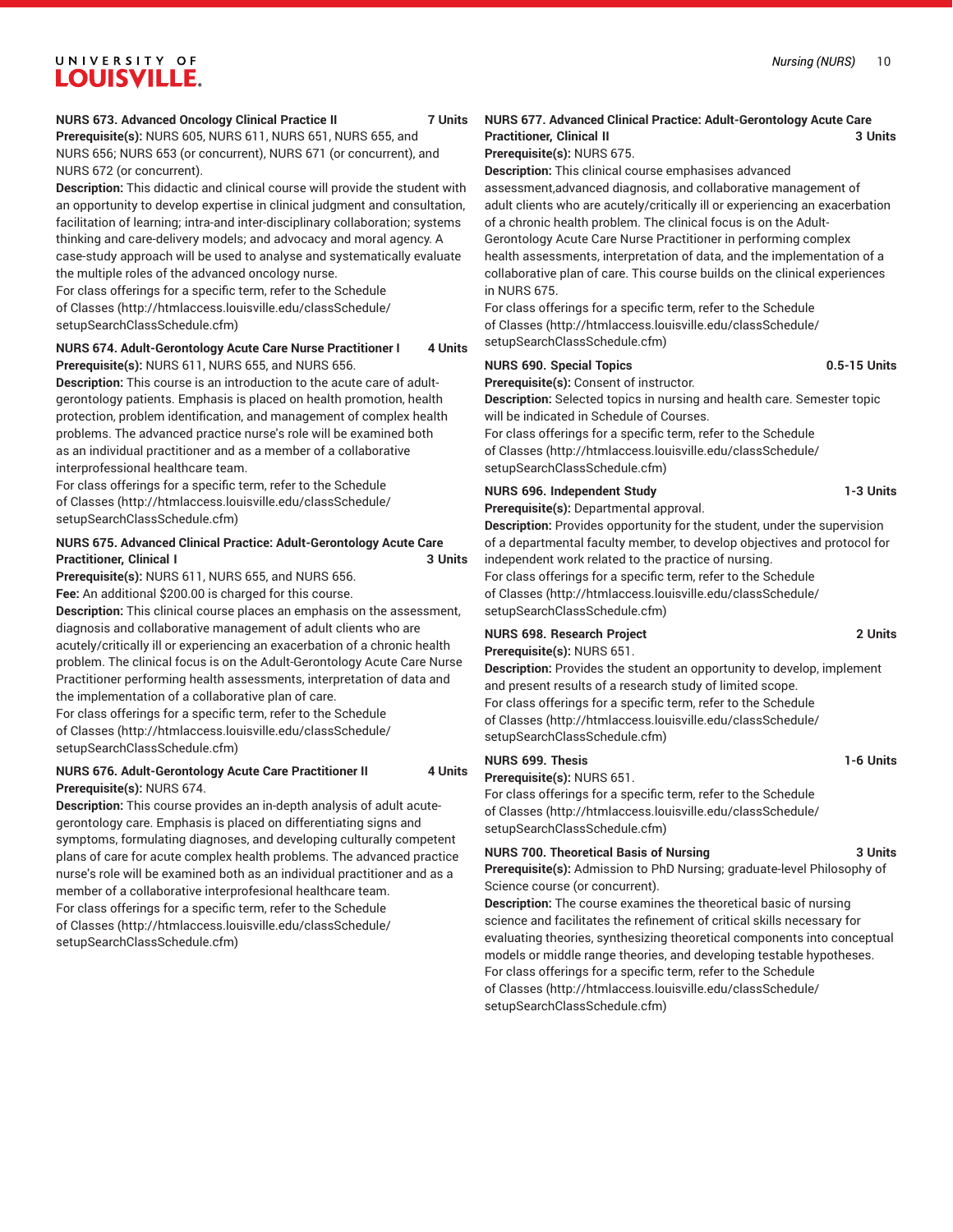#### **NURS 702. Philosophy of Science 3 Units**

**Prerequisite(s):** Admission to PhD Nursing; BSN-PhD students must have 18 credits of required MSN courses completed.

**Description:** This course examines philosophies of science and epistemologies and their influence on knowledge development of nursing.

For class offerings for a specific term, refer to the [Schedule](http://htmlaccess.louisville.edu/classSchedule/setupSearchClassSchedule.cfm) [of Classes \(http://htmlaccess.louisville.edu/classSchedule/](http://htmlaccess.louisville.edu/classSchedule/setupSearchClassSchedule.cfm) [setupSearchClassSchedule.cfm\)](http://htmlaccess.louisville.edu/classSchedule/setupSearchClassSchedule.cfm)

### **NURS 710. Research Methodology I: Qualitative Research Methods**

**3 Units**

### **Prerequisite(s):** NURS 700 and NURS 702.

**Description:** This course examines qualitative methods as a scientific approach for building nursing knowledge. Qualitative research methods will be analyzed and applied. Ethical issues in conducting qualitative research will be discussed.

For class offerings for a specific term, refer to the [Schedule](http://htmlaccess.louisville.edu/classSchedule/setupSearchClassSchedule.cfm) [of Classes \(http://htmlaccess.louisville.edu/classSchedule/](http://htmlaccess.louisville.edu/classSchedule/setupSearchClassSchedule.cfm) [setupSearchClassSchedule.cfm\)](http://htmlaccess.louisville.edu/classSchedule/setupSearchClassSchedule.cfm)

#### **NURS 711. Research Methodology II: Quantitative Design 3 Units**

**Prerequisite(s):** NURS 700 and NURS 702; one doctoral-level stats

course; second doctoral-level stats course (or concurrent). **Description:** This course examines quantitative methods as a scientific approach for building nursing knowledge. Quantitative research methods will be analyzed and applied. Ethical issues in conducting quantitative research will be discussed.

For class offerings for a specific term, refer to the [Schedule](http://htmlaccess.louisville.edu/classSchedule/setupSearchClassSchedule.cfm) [of Classes \(http://htmlaccess.louisville.edu/classSchedule/](http://htmlaccess.louisville.edu/classSchedule/setupSearchClassSchedule.cfm) [setupSearchClassSchedule.cfm\)](http://htmlaccess.louisville.edu/classSchedule/setupSearchClassSchedule.cfm)

#### **NURS 712. Research Methodology III: Nursing Measurement 3 Units**

**Prerequisite(s):** NURS 711; two doctoral-level statistics courses. **Description:** This course focuses on measurement of health-related phenomena. Measurement methods and instrument development are discussed. The psychometric and biometric properties of instruments used in research are evaluated.

For class offerings for a specific term, refer to the [Schedule](http://htmlaccess.louisville.edu/classSchedule/setupSearchClassSchedule.cfm) [of Classes \(http://htmlaccess.louisville.edu/classSchedule/](http://htmlaccess.louisville.edu/classSchedule/setupSearchClassSchedule.cfm) [setupSearchClassSchedule.cfm\)](http://htmlaccess.louisville.edu/classSchedule/setupSearchClassSchedule.cfm)

#### **NURS 713. Research Methods Practicum 2 Units**

**Prerequisite(s):** NURS 710 and NURS 711; NURS 712 (or concurrent). **Description:** This guided practicum in the area of research methodology will allow students to gain mastery of a specific methodology that a PhD prepared nurse scientist may be expected to employ.

**Course Attribute(s):** CBL - This course includes Community-Based Learning (CBL). Students will engage in a community experience or project with an external partner in order to enhance understanding and application of academic content.

For class offerings for a specific term, refer to the [Schedule](http://htmlaccess.louisville.edu/classSchedule/setupSearchClassSchedule.cfm) [of Classes \(http://htmlaccess.louisville.edu/classSchedule/](http://htmlaccess.louisville.edu/classSchedule/setupSearchClassSchedule.cfm) [setupSearchClassSchedule.cfm\)](http://htmlaccess.louisville.edu/classSchedule/setupSearchClassSchedule.cfm)

## **NURS 714. Research Methodology IV: Analysis of Existing Data 3 Units**

**Prerequisite(s):** NURS 712; two doctoral-level statistics courses. **Description:** This course focuses on the analysis, interpretation, and presentation of existing quantitative data. Students will develop skills in the application of a variey of quantitative analysis strategies using existing data. Students will identify hypotheses and/or research question, test them using statistical methods, and interpret the results. For class offerings for a specific term, refer to the [Schedule](http://htmlaccess.louisville.edu/classSchedule/setupSearchClassSchedule.cfm) [of Classes](http://htmlaccess.louisville.edu/classSchedule/setupSearchClassSchedule.cfm) ([http://htmlaccess.louisville.edu/classSchedule/](http://htmlaccess.louisville.edu/classSchedule/setupSearchClassSchedule.cfm) [setupSearchClassSchedule.cfm\)](http://htmlaccess.louisville.edu/classSchedule/setupSearchClassSchedule.cfm)

## **NURS 720. Seminar in Advanced Leadership 3 Units**

**Description:** Students will synthesize leadership concepts and theories with personal, professional, and organizational values within the changing political, ethical and sociocultural context in which leadership is practiced.

For class offerings for a specific term, refer to the [Schedule](http://htmlaccess.louisville.edu/classSchedule/setupSearchClassSchedule.cfm) [of Classes](http://htmlaccess.louisville.edu/classSchedule/setupSearchClassSchedule.cfm) ([http://htmlaccess.louisville.edu/classSchedule/](http://htmlaccess.louisville.edu/classSchedule/setupSearchClassSchedule.cfm) [setupSearchClassSchedule.cfm\)](http://htmlaccess.louisville.edu/classSchedule/setupSearchClassSchedule.cfm)

## **NURS 721. Leadership Practicum 1 Unit Prerequisite(s):** NURS 720.

**Description:** This guided practicum for nursing leadership and education will allow students to gain mastery of a leadership role PhD prepared nurse scientists may be expected to fulfill.

**Course Attribute(s):** CBL - This course includes Community-Based Learning (CBL). Students will engage in a community experience or project with an external partner in order to enhance understanding and application of academic content.

For class offerings for a specific term, refer to the [Schedule](http://htmlaccess.louisville.edu/classSchedule/setupSearchClassSchedule.cfm) [of Classes](http://htmlaccess.louisville.edu/classSchedule/setupSearchClassSchedule.cfm) ([http://htmlaccess.louisville.edu/classSchedule/](http://htmlaccess.louisville.edu/classSchedule/setupSearchClassSchedule.cfm) [setupSearchClassSchedule.cfm\)](http://htmlaccess.louisville.edu/classSchedule/setupSearchClassSchedule.cfm)

#### **NURS 725. Analysis of Leadership and Health Policy 3 Units**

**Description:** This course provides an overview of leadership and political theories applicable to a variety of organizational settings. The influence of socio-cultural, economic, political, and ethical issues on leadership and policy is examined. The nurse's role in research, administration and advanced practice in developing and evaluating health policy is explored. For class offerings for a specific term, refer to the [Schedule](http://htmlaccess.louisville.edu/classSchedule/setupSearchClassSchedule.cfm) [of Classes](http://htmlaccess.louisville.edu/classSchedule/setupSearchClassSchedule.cfm) ([http://htmlaccess.louisville.edu/classSchedule/](http://htmlaccess.louisville.edu/classSchedule/setupSearchClassSchedule.cfm) [setupSearchClassSchedule.cfm\)](http://htmlaccess.louisville.edu/classSchedule/setupSearchClassSchedule.cfm)

## **NURS 726. Clinical Practicum for the MSN NP I 2 Units Grading Basis:** Pass/Fail

**Term Typically Offered:** Fall, Spring, Summer

**Description:** The purpose of this course is to provide foundational clinical experiences in focused patient assessment, diagnosis, and management of common health problems among select patient populations. Students will begin practicing the role of an APRN under preceptor supervision. **Course Attribute(s):** CBL - This course includes Community-Based Learning (CBL). Students will engage in a community experience or project with an external partner in order to enhance understanding and application of academic content.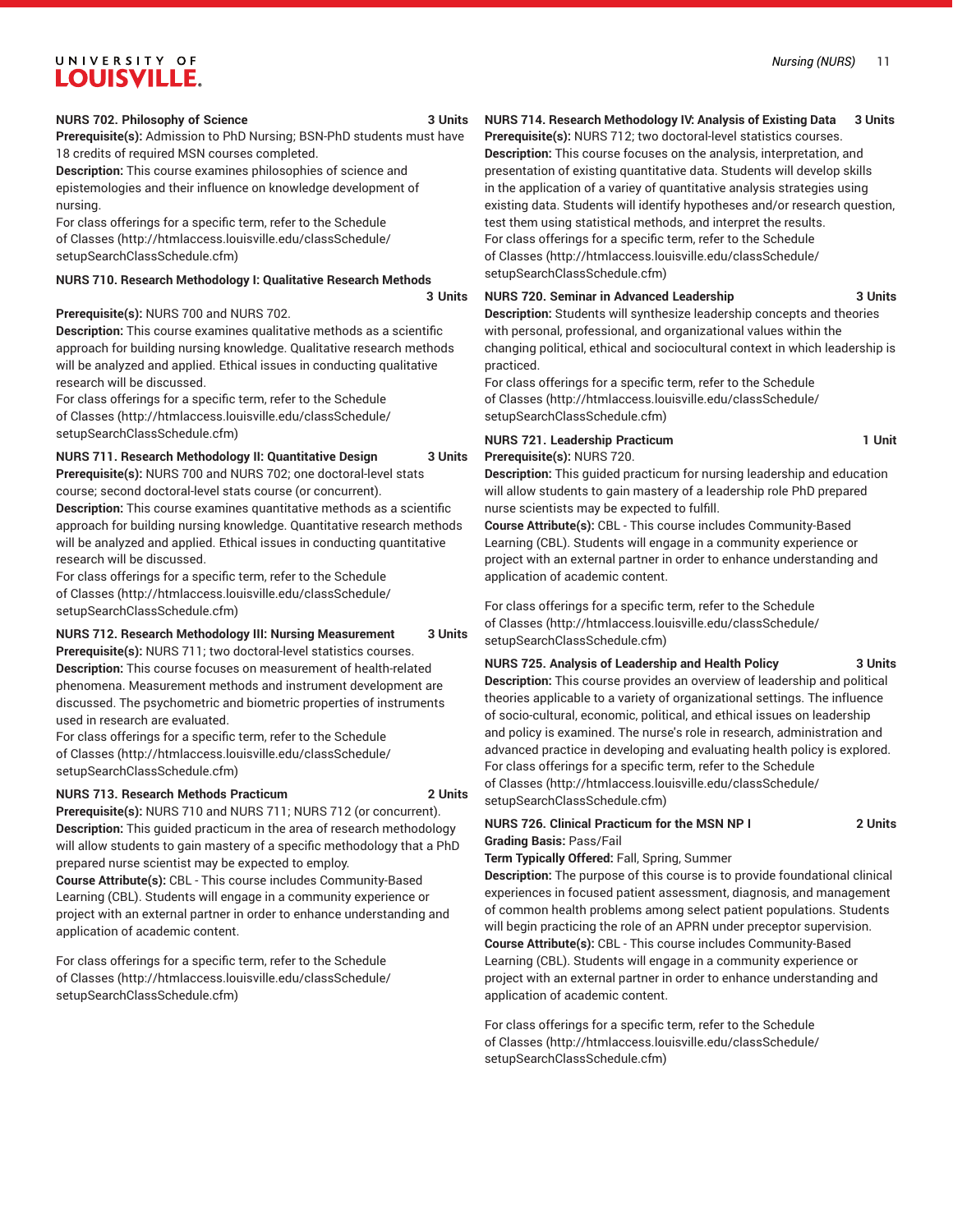**Term Typically Offered:** Fall, Spring, Summer

**Description:** The purpose of this course is to provide foundational clinical experiences in comprehensive patient assessment, diagnosis, and management of common problems among select patient populations. Students will strengthen and enhance their advanced practice skills with preceptor supervision.

**Course Attribute(s):** CBL - This course includes Community-Based Learning (CBL). Students will engage in a community experience or project with an external partner in order to enhance understanding and application of academic content.

For class offerings for a specific term, refer to the [Schedule](http://htmlaccess.louisville.edu/classSchedule/setupSearchClassSchedule.cfm) [of Classes \(http://htmlaccess.louisville.edu/classSchedule/](http://htmlaccess.louisville.edu/classSchedule/setupSearchClassSchedule.cfm) [setupSearchClassSchedule.cfm\)](http://htmlaccess.louisville.edu/classSchedule/setupSearchClassSchedule.cfm)

## **NURS 730. Health Policy: An Evidence-Based Approach 3 Units**

**Prerequisite(s):** NURS 700 or by permission of the instructor. **Description:** This course will examine the role of the nurse scientist in analyzing and developing health policy using an evidence-based framework.

**Note:** Foundational to NURS 731.

For class offerings for a specific term, refer to the [Schedule](http://htmlaccess.louisville.edu/classSchedule/setupSearchClassSchedule.cfm) [of Classes \(http://htmlaccess.louisville.edu/classSchedule/](http://htmlaccess.louisville.edu/classSchedule/setupSearchClassSchedule.cfm) [setupSearchClassSchedule.cfm\)](http://htmlaccess.louisville.edu/classSchedule/setupSearchClassSchedule.cfm)

# **NURS 731. Health Policy Practicum 1 Unit**

**Prerequisite(s):** NURS 730. **Description:** This guided practicum in the area of nursing health policy will allow students to gain mastery of a role a PhD nurse scientist may be expected to fulfill.

**Course Attribute(s):** CBL - This course includes Community-Based Learning (CBL). Students will engage in a community experience or project with an external partner in order to enhance understanding and application of academic content.

For class offerings for a specific term, refer to the [Schedule](http://htmlaccess.louisville.edu/classSchedule/setupSearchClassSchedule.cfm) [of Classes \(http://htmlaccess.louisville.edu/classSchedule/](http://htmlaccess.louisville.edu/classSchedule/setupSearchClassSchedule.cfm) [setupSearchClassSchedule.cfm\)](http://htmlaccess.louisville.edu/classSchedule/setupSearchClassSchedule.cfm)

#### **NURS 735. PhD Seminar I 1-3 Units**

**Description:** This is the first of four courses that examine issues critical to socialization into the role of a nurse scientist. For class offerings for a specific term, refer to the [Schedule](http://htmlaccess.louisville.edu/classSchedule/setupSearchClassSchedule.cfm) [of Classes \(http://htmlaccess.louisville.edu/classSchedule/](http://htmlaccess.louisville.edu/classSchedule/setupSearchClassSchedule.cfm) [setupSearchClassSchedule.cfm\)](http://htmlaccess.louisville.edu/classSchedule/setupSearchClassSchedule.cfm)

# **NURS 736. PhD Seminar II 1 Unit**

#### **Prerequisite(s):** NURS 735.

**Description:** This is the second of four courses that examine issues critical to socialization into the role of a nurse scientist. For class offerings for a specific term, refer to the [Schedule](http://htmlaccess.louisville.edu/classSchedule/setupSearchClassSchedule.cfm) [of Classes \(http://htmlaccess.louisville.edu/classSchedule/](http://htmlaccess.louisville.edu/classSchedule/setupSearchClassSchedule.cfm) [setupSearchClassSchedule.cfm\)](http://htmlaccess.louisville.edu/classSchedule/setupSearchClassSchedule.cfm)

#### **NURS 737. PhD Seminar III** 1 Unit **Prerequisite(s):** NURS 736.

**Description:** This is the third of four courses that examine issues critical to socialization into the role of a nurse scientist.

For class offerings for a specific term, refer to the [Schedule](http://htmlaccess.louisville.edu/classSchedule/setupSearchClassSchedule.cfm) [of Classes \(http://htmlaccess.louisville.edu/classSchedule/](http://htmlaccess.louisville.edu/classSchedule/setupSearchClassSchedule.cfm) [setupSearchClassSchedule.cfm\)](http://htmlaccess.louisville.edu/classSchedule/setupSearchClassSchedule.cfm)

## **NURS 738. PhD Seminar IV 1 Unit**

**Prerequisite(s):** NURS 737. **Description:** This is the last of four courses that examine issues critical to

socialization into the role of a nurse scientist.

For class offerings for a specific term, refer to the [Schedule](http://htmlaccess.louisville.edu/classSchedule/setupSearchClassSchedule.cfm) [of Classes](http://htmlaccess.louisville.edu/classSchedule/setupSearchClassSchedule.cfm) ([http://htmlaccess.louisville.edu/classSchedule/](http://htmlaccess.louisville.edu/classSchedule/setupSearchClassSchedule.cfm) [setupSearchClassSchedule.cfm\)](http://htmlaccess.louisville.edu/classSchedule/setupSearchClassSchedule.cfm)

## **NURS 740. Advanced Pharmacology 3 Units**

**Prerequisite(s):** Enrollment in the doctoral program.

**Fee:** An additional \$150.00 is charged for this course. **Description:** This course is designed to provide advanced practice nursing students with a sound basis for the clinical application of pharmacology. Core drug knowledge, including pharmacotherapeutics, pharmacodynamics and pharmacokinetics are discussed. Emphasis is placed on learning drug classifications by clinical indication with an advanced understanding of potential drug interactions, side effects, and goals of pharmacologic therapy.

For class offerings for a specific term, refer to the [Schedule](http://htmlaccess.louisville.edu/classSchedule/setupSearchClassSchedule.cfm) [of Classes](http://htmlaccess.louisville.edu/classSchedule/setupSearchClassSchedule.cfm) ([http://htmlaccess.louisville.edu/classSchedule/](http://htmlaccess.louisville.edu/classSchedule/setupSearchClassSchedule.cfm) [setupSearchClassSchedule.cfm\)](http://htmlaccess.louisville.edu/classSchedule/setupSearchClassSchedule.cfm)

## **NURS 741. Advanced Pathophysiology 4 Units**

**Fee:** An additional \$200.00 is charged for this course.

**Description:** This course provides the student an opportunity to synthesize pathophysiological concepts essential for critical thinking and clinical decision-making by the nurse in an advanced practice role. The focus of this foundational course is on understanding pathological processes common among individuals of all ages by using knowledge from genetics, the biophysical and psychosocial sciences, and current research.

For class offerings for a specific term, refer to the [Schedule](http://htmlaccess.louisville.edu/classSchedule/setupSearchClassSchedule.cfm) [of Classes](http://htmlaccess.louisville.edu/classSchedule/setupSearchClassSchedule.cfm) ([http://htmlaccess.louisville.edu/classSchedule/](http://htmlaccess.louisville.edu/classSchedule/setupSearchClassSchedule.cfm) [setupSearchClassSchedule.cfm\)](http://htmlaccess.louisville.edu/classSchedule/setupSearchClassSchedule.cfm)

## **NURS 742. Advanced Physical Assessment 3 Units**

**Fee 1:** An additional \$300.00 is charged for this course.

**Fee 2:** An additional \$150.00 is charged for this course. **Description:** This advanced health assessment course will focus on both normal and normal variant finding in the population of patients from adolescence to geriatrics.

For class offerings for a specific term, refer to the [Schedule](http://htmlaccess.louisville.edu/classSchedule/setupSearchClassSchedule.cfm) [of Classes](http://htmlaccess.louisville.edu/classSchedule/setupSearchClassSchedule.cfm) ([http://htmlaccess.louisville.edu/classSchedule/](http://htmlaccess.louisville.edu/classSchedule/setupSearchClassSchedule.cfm) [setupSearchClassSchedule.cfm\)](http://htmlaccess.louisville.edu/classSchedule/setupSearchClassSchedule.cfm)

## **NURS 743. Epidemiology 3 Units**

**Fee:** An additional \$150.00 is charged for this course.

**Description:** This course will focus on the theory and concepts of epidemiology and social determinants of health, and how they can be applied to the field of nursing. This course will apply and integrate the principles and tools of epidemiology to the decision-making in a health care environment. The student will identify the different study designs and how each of them can be applied to answer specific questions related to population-based health care. Emphasis will also be placed on the application of appropriate analytic methods for these different designs and questions.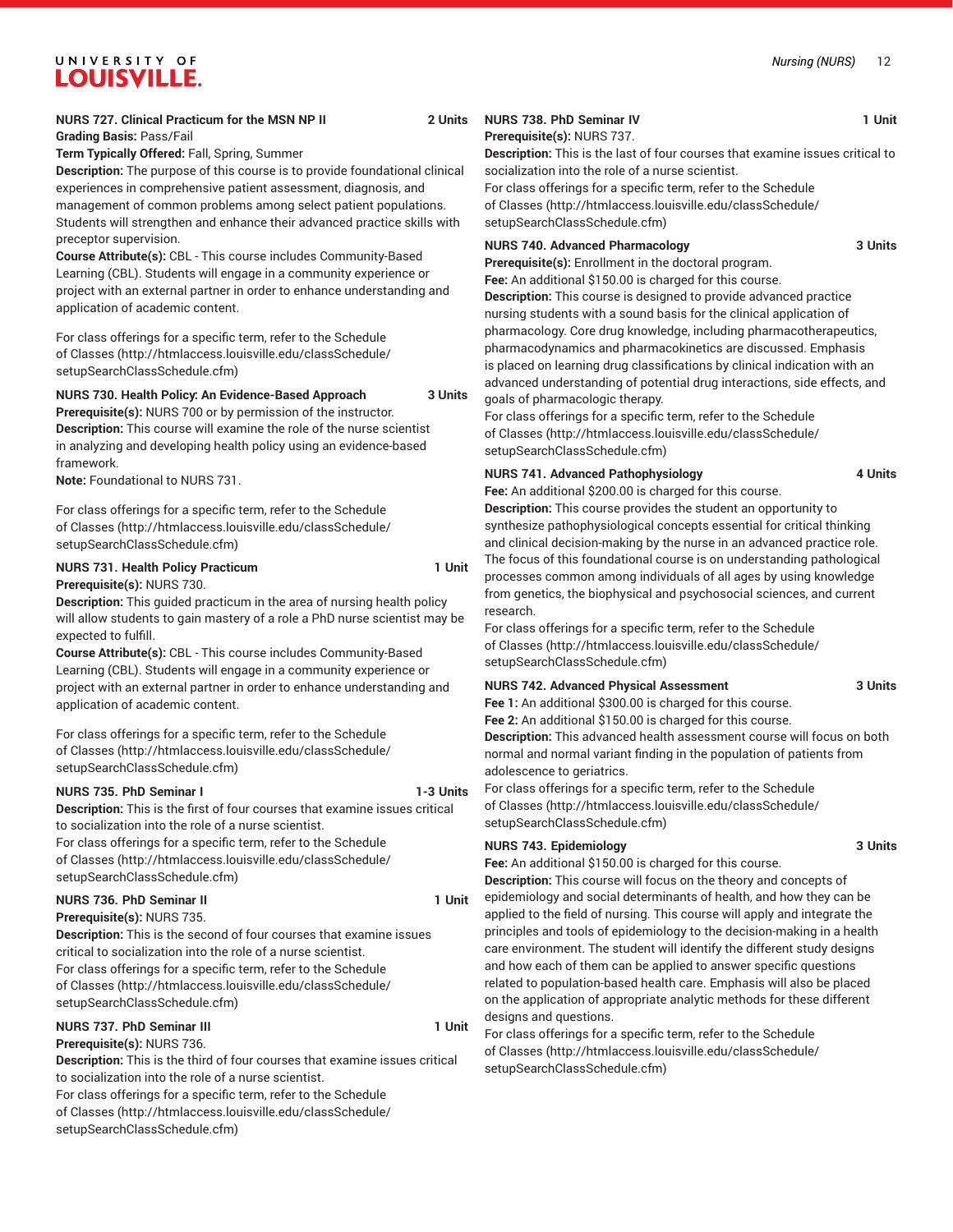## *Nursing (NURS)* 13

# UNIVERSITY OF **LOUISVILLE.**

## **NURS 744. Synthesis and Evaluation of Evidence in Practice 3 Units**

Fee: An additional \$150.00 is charged for this course.

**Description:** In this advanced course, students will critically evaluate, translate, and apply to practice evidence from a variety of sources. An emphasis is placed on the synthesis and dissemination of evidence. For class offerings for a specific term, refer to the [Schedule](http://htmlaccess.louisville.edu/classSchedule/setupSearchClassSchedule.cfm) [of Classes \(http://htmlaccess.louisville.edu/classSchedule/](http://htmlaccess.louisville.edu/classSchedule/setupSearchClassSchedule.cfm) [setupSearchClassSchedule.cfm\)](http://htmlaccess.louisville.edu/classSchedule/setupSearchClassSchedule.cfm)

#### **NURS 745. Informatics in Advanced Practice Nursing 3 Units Fee:** An additional \$150.00 is charged for this course.

**Description:** This course provides an overview of informatics and the role it plays in the delivery of evidence-based care. Technological concepts related to data acquisition and analysis, data security, and telehealth will be reviewed within the context of delivering optimal patient care and enhance the student's ability to transform data into information and knowledge for practice and scholarly inquiry.

For class offerings for a specific term, refer to the [Schedule](http://htmlaccess.louisville.edu/classSchedule/setupSearchClassSchedule.cfm) [of Classes \(http://htmlaccess.louisville.edu/classSchedule/](http://htmlaccess.louisville.edu/classSchedule/setupSearchClassSchedule.cfm) [setupSearchClassSchedule.cfm\)](http://htmlaccess.louisville.edu/classSchedule/setupSearchClassSchedule.cfm)

**NURS 746. Program Development & Evaluation 3 Units**

**Prerequisite(s):** NURS 743 and NURS 744.

**Fee:** An additional \$150.00 is charged for this course.

**Description:** This course explores techniques and strategies used for designing, implementing and evaluating programs. Students will assess population needs, develop appropriate goals, determine intervention strategies and resource needs, and implement evaluation mechanisms. For class offerings for a specific term, refer to the [Schedule](http://htmlaccess.louisville.edu/classSchedule/setupSearchClassSchedule.cfm) [of Classes \(http://htmlaccess.louisville.edu/classSchedule/](http://htmlaccess.louisville.edu/classSchedule/setupSearchClassSchedule.cfm) [setupSearchClassSchedule.cfm\)](http://htmlaccess.louisville.edu/classSchedule/setupSearchClassSchedule.cfm)

## **NURS 747. Finance Management 2 Units**

**Fee:** An additional \$100.00 is charged for this course.

**Description:** This course focuses on the financial and business aspects of health care delivery. An emphasis is on the instruments and concepts used for analysis of practice initiatives and the development and implementation of effective plans to improve health outcomes. For class offerings for a specific term, refer to the [Schedule](http://htmlaccess.louisville.edu/classSchedule/setupSearchClassSchedule.cfm) [of Classes \(http://htmlaccess.louisville.edu/classSchedule/](http://htmlaccess.louisville.edu/classSchedule/setupSearchClassSchedule.cfm) [setupSearchClassSchedule.cfm\)](http://htmlaccess.louisville.edu/classSchedule/setupSearchClassSchedule.cfm)

## **NURS 748. Transformational Leadership 3 Units**

**Fee:** An additional \$150.00 is charged for this course. **Description:** This advanced course focuses on the application of leadership and political theories in health care delivery. Students will apply transformational leadership skills to influence health policy change and serve as an advocate.

For class offerings for a specific term, refer to the [Schedule](http://htmlaccess.louisville.edu/classSchedule/setupSearchClassSchedule.cfm) [of Classes \(http://htmlaccess.louisville.edu/classSchedule/](http://htmlaccess.louisville.edu/classSchedule/setupSearchClassSchedule.cfm) [setupSearchClassSchedule.cfm\)](http://htmlaccess.louisville.edu/classSchedule/setupSearchClassSchedule.cfm)

## **NURS 749. The Business of Healthcare 3 Units**

**Term Typically Offered:** Fall Only

**Description:** This course provides knowledge in the foundations of practice management and revenue operations for the practicing medical provider. Students will gain understanding of practice reimbursement models, the impact of data management and performance indicators on reimbursement, and maintaining awareness of the financial impact of practice decisions.

For class offerings for a specific term, refer to the [Schedule](http://htmlaccess.louisville.edu/classSchedule/setupSearchClassSchedule.cfm) [of Classes \(http://htmlaccess.louisville.edu/classSchedule/](http://htmlaccess.louisville.edu/classSchedule/setupSearchClassSchedule.cfm) [setupSearchClassSchedule.cfm\)](http://htmlaccess.louisville.edu/classSchedule/setupSearchClassSchedule.cfm)

#### **NURS 750. DNP Project I: Project Inception 3 Units Grading Basis:** Pass/Fail

**Fee 1:** An additional \$150.00 is charged for this course.

**Fee 2:** An additional \$300.00 is charged for this course.

**Description:** In this course students will identify an area of interest and develop a DNP Project. The DNP Project will require the student to synthesize the evidence and apply the competencies learned throughout the curriculum to improve outcomes in health care systems. Students will have their completed proposal approved and will submit the proposal to the IRB as applicable.

For class offerings for a specific term, refer to the [Schedule](http://htmlaccess.louisville.edu/classSchedule/setupSearchClassSchedule.cfm) [of Classes](http://htmlaccess.louisville.edu/classSchedule/setupSearchClassSchedule.cfm) ([http://htmlaccess.louisville.edu/classSchedule/](http://htmlaccess.louisville.edu/classSchedule/setupSearchClassSchedule.cfm) [setupSearchClassSchedule.cfm\)](http://htmlaccess.louisville.edu/classSchedule/setupSearchClassSchedule.cfm)

| <b>NURS 751. DNP Project II: Project Implementation</b>                | 3 Units |
|------------------------------------------------------------------------|---------|
| Grading Basis: Pass/Fail                                               |         |
| Prerequisite(s): NURS 750.                                             |         |
| Fee 1: An additional \$300.00 is charged for this course.              |         |
| Fee 2: An additional \$150.00 is charged for this course.              |         |
| Description: In this course students will implement their DNP Project. |         |
| The DNP Project will require the student to synthesize and apply the   |         |
| competencies learned throughout the curriculum to improve outcomes in  |         |
| health care systems.                                                   |         |
| For class offerings for a specific term, refer to the Schedule         |         |
| of Classes (http://htmlaccess.louisville.edu/classSchedule/            |         |
|                                                                        |         |

[setupSearchClassSchedule.cfm\)](http://htmlaccess.louisville.edu/classSchedule/setupSearchClassSchedule.cfm)

## **NURS 752. DNP Project III: Project Evaluation, Analysis and Dissemination 3 Units**

**Grading Basis:** Pass/Fail

**Prerequisite(s):** NURS 751.

**Fee 1:** An additional \$150.00 is charged for this course.

**Fee 2:** An additional \$300.00 is charged for this course.

**Description:** In this course students will complete an evaluation and analysis of the DNP Project. Students will disseminate the completed DNP Project. The DNP Project will require the student to synthesize and apply the competencies learned throughout the curriculum to improve outcomes in health care systems.

For class offerings for a specific term, refer to the [Schedule](http://htmlaccess.louisville.edu/classSchedule/setupSearchClassSchedule.cfm) [of Classes](http://htmlaccess.louisville.edu/classSchedule/setupSearchClassSchedule.cfm) ([http://htmlaccess.louisville.edu/classSchedule/](http://htmlaccess.louisville.edu/classSchedule/setupSearchClassSchedule.cfm) [setupSearchClassSchedule.cfm\)](http://htmlaccess.louisville.edu/classSchedule/setupSearchClassSchedule.cfm)

## **NURS 753. Adolescent Well Child Theory 1 Unit**

**Prerequisite(s):** NURS 740 and NURS 741.

**Fee:** An additional \$50.00 is charged for this course.

**Description:** This course is an introduction to advanced practice nursing. It provides a theoretical and practical base for the health care management of pediatric and adolescent clients. Emphasis is on the analysis and the implementation of the advanced practice nurse's role in the identification, prevention, and management of common pediatric health concerns.

For class offerings for a specific term, refer to the [Schedule](http://htmlaccess.louisville.edu/classSchedule/setupSearchClassSchedule.cfm) [of Classes](http://htmlaccess.louisville.edu/classSchedule/setupSearchClassSchedule.cfm) ([http://htmlaccess.louisville.edu/classSchedule/](http://htmlaccess.louisville.edu/classSchedule/setupSearchClassSchedule.cfm) [setupSearchClassSchedule.cfm\)](http://htmlaccess.louisville.edu/classSchedule/setupSearchClassSchedule.cfm)

## **NURS 754. Clinical Reasoning in Advanced Practice Nursing 1 Unit Fee:** An additional \$50.00 is charged for this course.

**Description:** This course will prepare the advanced practice nurse to make clinical decisions using a variety of decision making modalities. For class offerings for a specific term, refer to the [Schedule](http://htmlaccess.louisville.edu/classSchedule/setupSearchClassSchedule.cfm) [of Classes](http://htmlaccess.louisville.edu/classSchedule/setupSearchClassSchedule.cfm) ([http://htmlaccess.louisville.edu/classSchedule/](http://htmlaccess.louisville.edu/classSchedule/setupSearchClassSchedule.cfm) [setupSearchClassSchedule.cfm\)](http://htmlaccess.louisville.edu/classSchedule/setupSearchClassSchedule.cfm)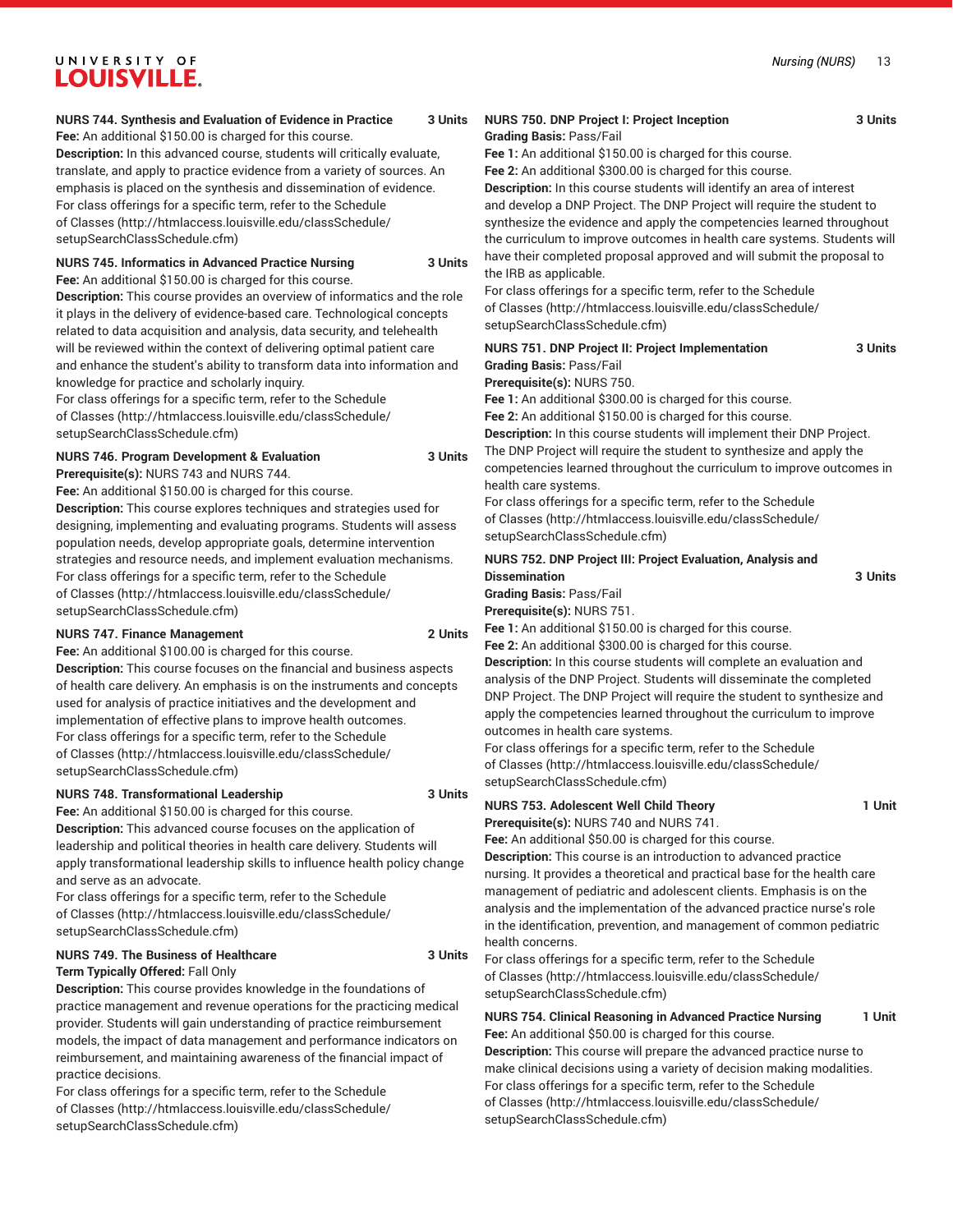#### **NURS 755. Diagnosis and Management of Adult Health in Primary Care**

**4 Units**

**Prerequisite(s):** NURS 742 and NURS 754.

**Fee:** An additional \$200.00 is charged for this course.

**Description:** This course provides an in depth analysis of primary care of the adolescent and adult. Emphasis is on differentiating signs and symptoms, formulating diagnoses, and management of acute and chronic conditions commonly encountered in primary care. The advanced practice nurse's role will be examined both as an individual practitioner and as a member of a collaborative inter-professional healthcare team. For class offerings for a specific term, refer to the [Schedule](http://htmlaccess.louisville.edu/classSchedule/setupSearchClassSchedule.cfm) [of Classes \(http://htmlaccess.louisville.edu/classSchedule/](http://htmlaccess.louisville.edu/classSchedule/setupSearchClassSchedule.cfm) [setupSearchClassSchedule.cfm\)](http://htmlaccess.louisville.edu/classSchedule/setupSearchClassSchedule.cfm)

## **NURS 756. Procedures & Diagnostics for Adult Health 2 Units**

**Grading Basis:** Pass/Fail

**Prerequisite(s):** NURS 742 and NURS 754.

**Fee:** An additional \$100.00 is charged for this course.

**Description:** This course introduces the advanced psychomotor and diagnostic skills used in procedures that are commonly performed in the primary care setting. Emphasis is placed on indications, procedural techniques, and potential complications. Skills are taught in laboratories with a hands-on approach before application in the clinical setting. For class offerings for a specific term, refer to the [Schedule](http://htmlaccess.louisville.edu/classSchedule/setupSearchClassSchedule.cfm) [of Classes \(http://htmlaccess.louisville.edu/classSchedule/](http://htmlaccess.louisville.edu/classSchedule/setupSearchClassSchedule.cfm) [setupSearchClassSchedule.cfm\)](http://htmlaccess.louisville.edu/classSchedule/setupSearchClassSchedule.cfm)

## **NURS 757. Diagnosis and Management of Women's Health in Primary Care 2 Units**

**Prerequisite(s):** NURS 740 and NURS 741.

**Fee:** An additional \$100.00 is charged for this course.

**Description:** The focus of this course is to the health and well-being of girls and women across the life-span. It emphasizes the application of concepts, theories, principles, and findings needed to provide care for common, well-defined obstetric and gynecologic health processes and problems of female adolescents and adults frequently encountered by nurse practitioners. The focus of this course is identifying between normal and abnormal, and in making differential diagnosis. For class offerings for a specific term, refer to the [Schedule](http://htmlaccess.louisville.edu/classSchedule/setupSearchClassSchedule.cfm) [of Classes \(http://htmlaccess.louisville.edu/classSchedule/](http://htmlaccess.louisville.edu/classSchedule/setupSearchClassSchedule.cfm) [setupSearchClassSchedule.cfm\)](http://htmlaccess.louisville.edu/classSchedule/setupSearchClassSchedule.cfm)

#### **NURS 758. Diagnosis and Management of Mental Health in Primary Care**

**2 Units**

#### **Prerequisite(s):** NURS 742 and NURS 754.

**Fee:** An additional \$100.00 is charged for this course.

**Description:** The focus of this course is on the mental health and wellbeing of individuals across the life-span. It emphasizes the application of concepts, theories, principles, and research findings needed to provide care for common psychiatric conditions encountered in the primary care setting. The focus of this course is identification of psychiatric conditions as well as treatment strategies and the recognition of situations where a referral is needed.

For class offerings for a specific term, refer to the [Schedule](http://htmlaccess.louisville.edu/classSchedule/setupSearchClassSchedule.cfm) [of Classes \(http://htmlaccess.louisville.edu/classSchedule/](http://htmlaccess.louisville.edu/classSchedule/setupSearchClassSchedule.cfm) [setupSearchClassSchedule.cfm\)](http://htmlaccess.louisville.edu/classSchedule/setupSearchClassSchedule.cfm)

## **NURS 759. Diagnosis and Management of the Older Adult in Primary Care 2 Units**

**Prerequisite(s):** NURS 742 and NURS 754.

**Fee:** An additional \$100.00 is charged for this course.

**Description:** This course provides an in-depth analysis of primary care of the older adult. Emphasis is on assessment, interpretations and management of age-related functional and cognitive changes. The advanced practice nurse's role will be examined both as an individual practitioner and as a member of a collaborative inter-professional healthcare team.

For class offerings for a specific term, refer to the [Schedule](http://htmlaccess.louisville.edu/classSchedule/setupSearchClassSchedule.cfm) [of Classes](http://htmlaccess.louisville.edu/classSchedule/setupSearchClassSchedule.cfm) ([http://htmlaccess.louisville.edu/classSchedule/](http://htmlaccess.louisville.edu/classSchedule/setupSearchClassSchedule.cfm) [setupSearchClassSchedule.cfm\)](http://htmlaccess.louisville.edu/classSchedule/setupSearchClassSchedule.cfm)

#### **NURS 760. Gerontology Pharmacology 1 Unit Prerequisite(s):** NURS 742.

**Fee:** An additional \$50.00 is charged for this course. **Description:** This course builds principles and content of advanced nursing pharmacology. It is designed to provide the adult gerontology nurse practitioner student with knowledge of pharmacokinetics, pharmacodynamics, and polypharmacy as related to the older adult. For class offerings for a specific term, refer to the [Schedule](http://htmlaccess.louisville.edu/classSchedule/setupSearchClassSchedule.cfm) [of Classes](http://htmlaccess.louisville.edu/classSchedule/setupSearchClassSchedule.cfm) ([http://htmlaccess.louisville.edu/classSchedule/](http://htmlaccess.louisville.edu/classSchedule/setupSearchClassSchedule.cfm) [setupSearchClassSchedule.cfm\)](http://htmlaccess.louisville.edu/classSchedule/setupSearchClassSchedule.cfm)

#### **NURS 761. Pediatric & Adolescent Well Child Theory 2 Units Prerequisite(s):** NURS 740.

**Fee:** An additional \$100.00 is charged for this course.

**Description:** This course is an introduction to advanced practice nursing. It provides a theoretical and practical base for the health care management of pediatric and adolescent clients. Emphasis is on the analysis and the implementation of the advanced practice nurses role in the identification, prevention, and management of common pediatric health concerns.

For class offerings for a specific term, refer to the [Schedule](http://htmlaccess.louisville.edu/classSchedule/setupSearchClassSchedule.cfm) [of Classes](http://htmlaccess.louisville.edu/classSchedule/setupSearchClassSchedule.cfm) ([http://htmlaccess.louisville.edu/classSchedule/](http://htmlaccess.louisville.edu/classSchedule/setupSearchClassSchedule.cfm) [setupSearchClassSchedule.cfm\)](http://htmlaccess.louisville.edu/classSchedule/setupSearchClassSchedule.cfm)

## **NURS 762. Diagnosis & Management of Pediatrics in Primary Care**

**2 Units**

#### **Prerequisite(s):** NURS 741.

**Fee:** An additional \$100.00 is charged for this course.

**Description:** This course provides in depth analysis of primary care of the child. Emphasis is on differentiating signs and symptoms, formulating diagnoses, and management of acute and chronic conditions commonly encountered in primary care. The advanced practice nurses role will be examined both as an individual practitioner and as a member of a collaborative interprofessional healthcare team.

For class offerings for a specific term, refer to the [Schedule](http://htmlaccess.louisville.edu/classSchedule/setupSearchClassSchedule.cfm) [of Classes](http://htmlaccess.louisville.edu/classSchedule/setupSearchClassSchedule.cfm) ([http://htmlaccess.louisville.edu/classSchedule/](http://htmlaccess.louisville.edu/classSchedule/setupSearchClassSchedule.cfm) [setupSearchClassSchedule.cfm\)](http://htmlaccess.louisville.edu/classSchedule/setupSearchClassSchedule.cfm)

## **NURS 763. Advanced Neonatal Physiology & Pathophysiology I 3 Units Prerequisite(s):** NURS 785.

**Fee:** An additional \$150.00 is charged for this course.

**Description:** This course provides a foundation in the cellular processes upon which neonatal pathophysiology occurs. Synthesis of topics in human embryology is the foundation for understanding specific neonatal pathophysiologic processes. Common pathophysiologic neonatal disease and how they deviate from normal physiology are presented using a systems approach.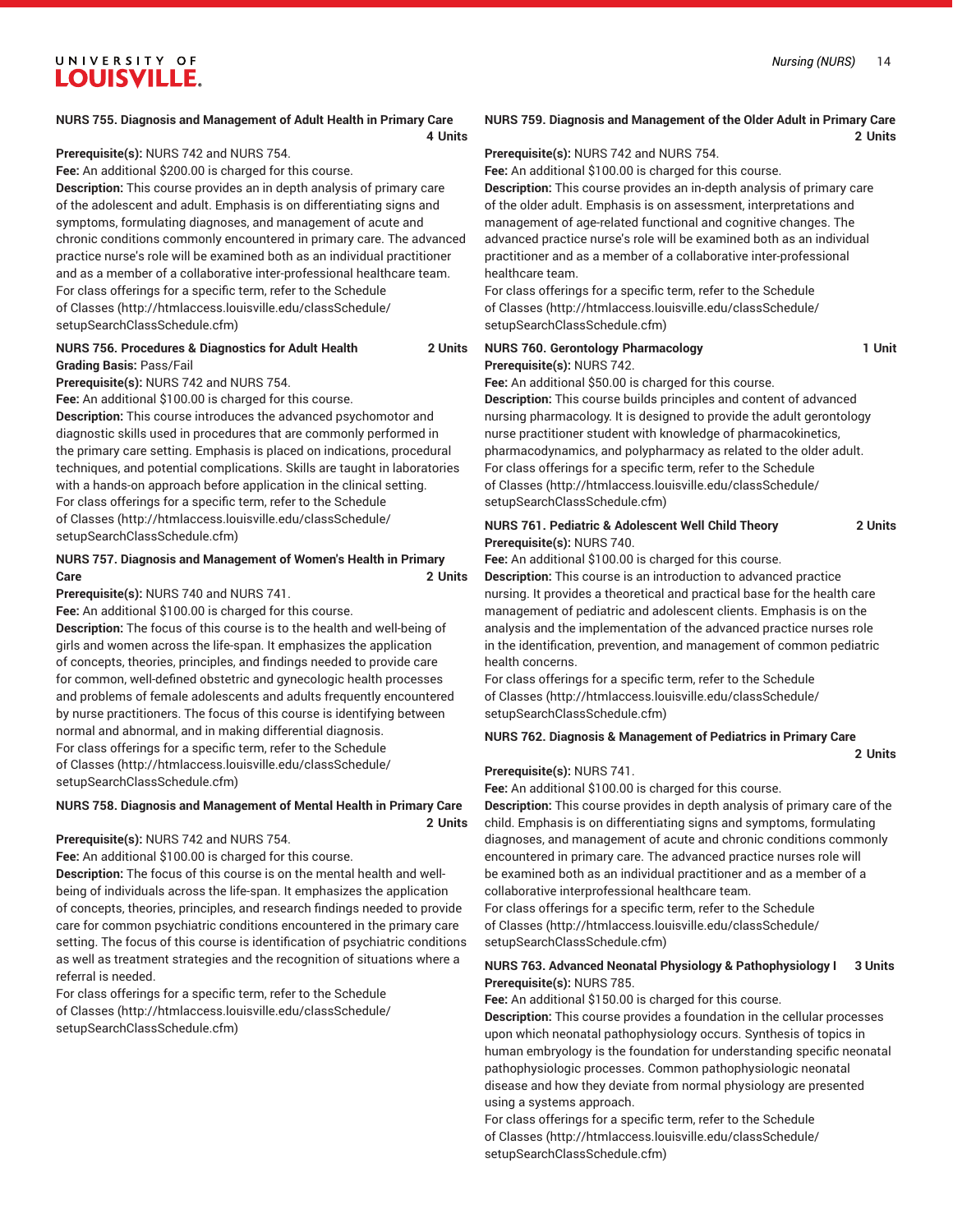#### *Nursing (NURS)* 15

# UNIVERSITY OF LOUISVILLE.

## **NURS 764. Neonatal Diagnostic Reasoning I 1 1 Unit**

**Prerequisite(s):** NURS 785.

**Fee:** An additional \$50.00 is charged for this course.

**Description:** An advanced health assessment class emphasizing the processes and techniques of diagnostic reasoning with critically-ill neonates. Students will evaluate presenting clinical signs in the neonate requiring intensive care, determine the differential diagnosis, identify appropriate diagnostic tests and exams, and determine the appropriate diagnosis and treatment in neonates with a variety of problems. For class offerings for a specific term, refer to the [Schedule](http://htmlaccess.louisville.edu/classSchedule/setupSearchClassSchedule.cfm) [of Classes \(http://htmlaccess.louisville.edu/classSchedule/](http://htmlaccess.louisville.edu/classSchedule/setupSearchClassSchedule.cfm) [setupSearchClassSchedule.cfm\)](http://htmlaccess.louisville.edu/classSchedule/setupSearchClassSchedule.cfm)

## **NURS 765. Advance Neonatal Physiology & Pathophysiology II 3 Units Prerequisite(s):** NURS 763.

**Fee:** An additional \$150.00 is charged for this course.

**Description:** This course is the second of two courses that provides the student with didactic preparation in the concepts of advanced neonatal pathophysiology based upon normal neonatal physiology. Synthesis of topics in human embryology, genetics, and advanced neonatal pathophysiology and clinical management provides the foundation for understanding complex neonatal pathophysiologic processes. Complex pathophysiologic neonatal diseases and how they deviate from normal physiology are presented using a systems approach. Integrated into the course is the diagnostic reasoning needed to manage the care of a critically ill neonate. Topics addressed in this course include those recommended to prepare the student for national certification as a neonatal nurse practitioner.

For class offerings for a specific term, refer to the [Schedule](http://htmlaccess.louisville.edu/classSchedule/setupSearchClassSchedule.cfm) [of Classes \(http://htmlaccess.louisville.edu/classSchedule/](http://htmlaccess.louisville.edu/classSchedule/setupSearchClassSchedule.cfm) [setupSearchClassSchedule.cfm\)](http://htmlaccess.louisville.edu/classSchedule/setupSearchClassSchedule.cfm)

#### **NURS 766. Neonatal Diagnostic Reasoning II 1 1 Unit Prerequisite(s):** NURS 765.

**Fee:** An additional \$50.00 is charged for this course.

**Description:** An advanced health assessment class emphasizing the processes and techniques of diagnostic reasoning with critically-ill neonates with diagnoses of advanced complexity and builds upon skills learned and applied Neonatal DDX I. Students will evaluate presenting clinical signs in the neonate requiring intensive care, determine the differential diagnosis, identify appropriate diagnostic tests and exams, and determine the appropriate diagnosis and treatment in neonates with a variety of problems.

For class offerings for a specific term, refer to the [Schedule](http://htmlaccess.louisville.edu/classSchedule/setupSearchClassSchedule.cfm) [of Classes \(http://htmlaccess.louisville.edu/classSchedule/](http://htmlaccess.louisville.edu/classSchedule/setupSearchClassSchedule.cfm) [setupSearchClassSchedule.cfm\)](http://htmlaccess.louisville.edu/classSchedule/setupSearchClassSchedule.cfm)

# **NURS 767. Neonatal Residency I 3 Units**

**Prerequisite(s):** NURS 765. **Fee 1:** An additional \$250.00 is charged for this course. **Fee 2:** An additional \$300.00 is charged for this course.

**Fee 3:** An additional \$150.00 is charged for this course.

**Description:** The purpose of the NNP Residency is to provide neonatal nurse practitioner students with learning opportunities that facilitate continued development in the Neonatal Nurse Practitioner role. Students will work with preceptors in a Level III-IV NICUs to advance the knowledge and skills acquired in previous coursework. This course provides the student with an immersion into the Neonatal Nurse Practitioner (NNP) role that allows development of increased skill and independence in decision-making as a NNP. Students are expected to identify, interpret, and apply current evidence to their practice and clinical decision-making in the care of critically ill infants.

For class offerings for a specific term, refer to the [Schedule](http://htmlaccess.louisville.edu/classSchedule/setupSearchClassSchedule.cfm) [of Classes](http://htmlaccess.louisville.edu/classSchedule/setupSearchClassSchedule.cfm) ([http://htmlaccess.louisville.edu/classSchedule/](http://htmlaccess.louisville.edu/classSchedule/setupSearchClassSchedule.cfm) [setupSearchClassSchedule.cfm\)](http://htmlaccess.louisville.edu/classSchedule/setupSearchClassSchedule.cfm)

#### **NURS 768. Neonatal Residency II 3 Units Prerequisite(s):** NURS 767.

**Fee 1:** An additional \$300.00 is charged for this course.

**Fee 2:** An additional \$150.00 is charged for this course. **Description:** This is the second clinical residency course for the NNP students. The purpose of the NNP Residency is to provide students with learning opportunities that facilitate continued development in the Neonatal Nurse Practitioner role. Students will work with preceptors in a Level III-IV NICUs to advance the knowledge and skills acquired in previous coursework. This course provides the student with an immersion into the Neonatal Nurse Practitioner (NNP) role that allows advance their skills and independence in decision-making as a NNP working with infants with increasingly complex medical problems. Students are expected to identify, interpret, and apply current evidence to their practice and clinical decision-making in the care of critically ill infants.

For class offerings for a specific term, refer to the [Schedule](http://htmlaccess.louisville.edu/classSchedule/setupSearchClassSchedule.cfm) [of Classes](http://htmlaccess.louisville.edu/classSchedule/setupSearchClassSchedule.cfm) ([http://htmlaccess.louisville.edu/classSchedule/](http://htmlaccess.louisville.edu/classSchedule/setupSearchClassSchedule.cfm) [setupSearchClassSchedule.cfm\)](http://htmlaccess.louisville.edu/classSchedule/setupSearchClassSchedule.cfm)

#### **NURS 769. Neonatal Residency III 3 Units Prerequisite(s):** NURS 768.

**Fee 1:** An additional \$300.00 is charged for this course.

**Fee 2:** An additional \$150.00 is charged for this course.

**Description:** This is the third and final clinical residency course for NNP students. The purpose of the NNP Residency is to provide students with learning opportunities that facilitate continued development in the Neonatal Nurse Practitioner role. Students will work with preceptors in a Level III-IV NICUs to apply the knowledge an skills acquired in previous residency semesters and coursework. This course provides the student with an immersion into the Neonatal Nurse Practitioner (NNP) role that allows them to advance their skills and independence in decisionmaking as a NNP working with infants with increasingly complex medical problems. Students are expected to identify, interpret, and apply current evidence to their practice and clinical decision-making in the care of critically ill infants.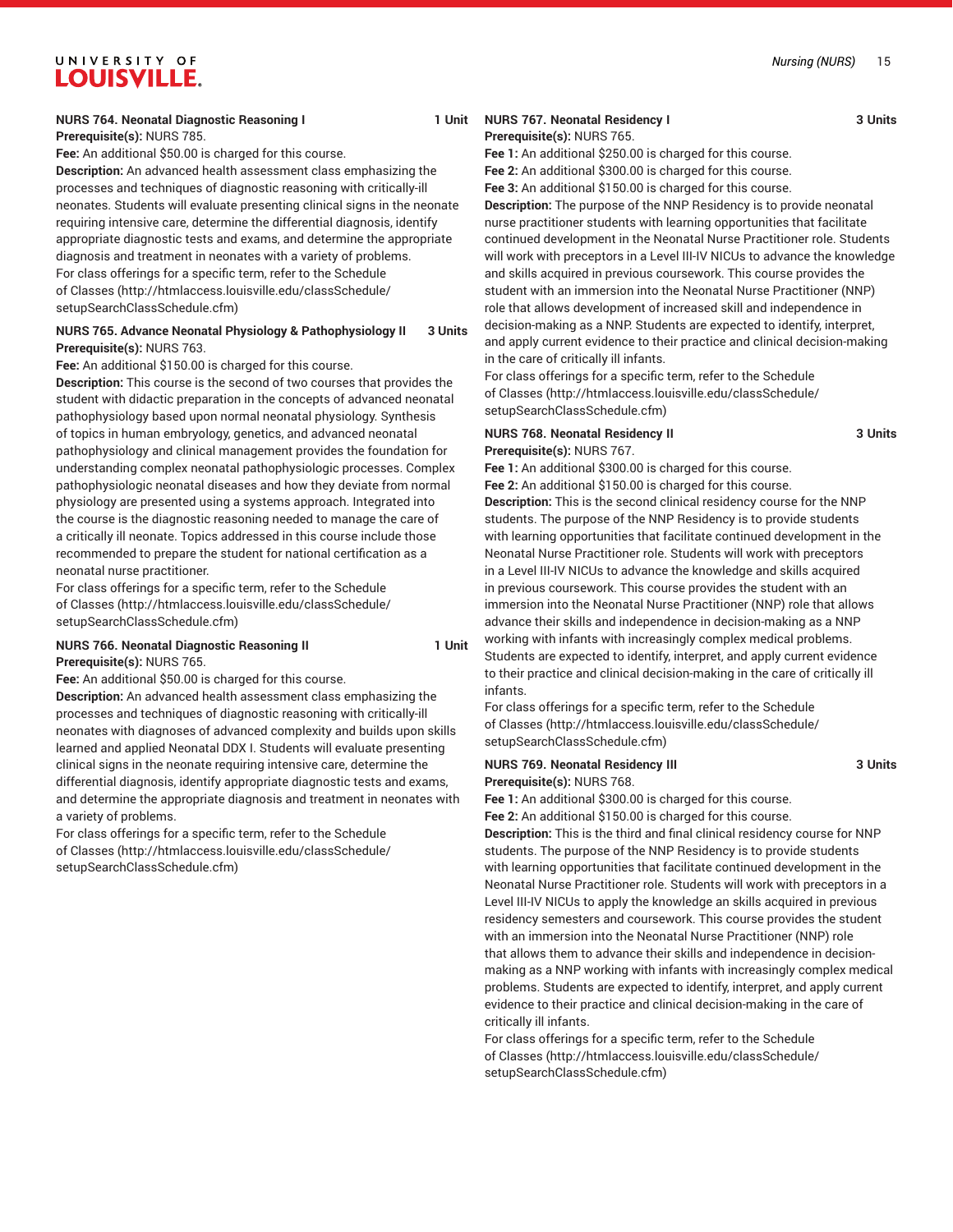# **NURS 770. Advanced Psych Assessment & Clinical Interview 2 Units**

**Prerequisite(s):** NURS 742.

**Fee:** An additional \$100.00 is charged for this course.

**Description:** The focus of this course is the use of clinical interviewing techniques and psychiatric assessment of determining the mental health status of clients throughout the lifespan.

For class offerings for a specific term, refer to the [Schedule](http://htmlaccess.louisville.edu/classSchedule/setupSearchClassSchedule.cfm)

[of Classes \(http://htmlaccess.louisville.edu/classSchedule/](http://htmlaccess.louisville.edu/classSchedule/setupSearchClassSchedule.cfm)

## [setupSearchClassSchedule.cfm\)](http://htmlaccess.louisville.edu/classSchedule/setupSearchClassSchedule.cfm) **NURS 771. Psychopathology 2 Units**

**Prerequisite(s):** NURS 740 and NURS 741.

**Fee:** An additional \$100.00 is charged for this course. **Description:** This course is a comprehensive study of essential developmental and psychopathology across the lifespan. Clinical theory, standards of practice, neurobiology, genomic, genetic and environmental influences will be examined in multicultural contexts. For class offerings for a specific term, refer to the [Schedule](http://htmlaccess.louisville.edu/classSchedule/setupSearchClassSchedule.cfm)

[of Classes \(http://htmlaccess.louisville.edu/classSchedule/](http://htmlaccess.louisville.edu/classSchedule/setupSearchClassSchedule.cfm) [setupSearchClassSchedule.cfm\)](http://htmlaccess.louisville.edu/classSchedule/setupSearchClassSchedule.cfm)

## **NURS 772. Psychopharmacology 2 Units**

**Prerequisite(s):** NURS 740 and NURS 741.

**Fee:** An additional \$100.00 is charged for this course.

**Description:** This course is a comprehensive study of essential psychopharmacology used across the lifespan. Clinical theory, standards of practice, neurobiology, genomic, generic, and environmental influences will be examined in multicultural contexts.

For class offerings for a specific term, refer to the [Schedule](http://htmlaccess.louisville.edu/classSchedule/setupSearchClassSchedule.cfm) [of Classes \(http://htmlaccess.louisville.edu/classSchedule/](http://htmlaccess.louisville.edu/classSchedule/setupSearchClassSchedule.cfm) [setupSearchClassSchedule.cfm\)](http://htmlaccess.louisville.edu/classSchedule/setupSearchClassSchedule.cfm)

## **NURS 773. Management of Psychiatric/Mental Health Conditions: Foundation of Individual Psychotherapy 3 Units**

**Prerequisite(s):** NURS 771 and NURS 772.

**Fee:** An additional \$150.00 is charged for this course.

**Description:** This course will introduce the role and foundations essential to safe and effective practice for the psychiatric-mental health nurse practitioner (PMH-NP). The role of the PMH-NP in delivery of culturally relevant care to persons with psychiatric-mental health concerns will be examined. Evidence-based individual psychotherapies will be explored through relevant literature, professional guidelines and current best practices.

For class offerings for a specific term, refer to the [Schedule](http://htmlaccess.louisville.edu/classSchedule/setupSearchClassSchedule.cfm) [of Classes \(http://htmlaccess.louisville.edu/classSchedule/](http://htmlaccess.louisville.edu/classSchedule/setupSearchClassSchedule.cfm) [setupSearchClassSchedule.cfm\)](http://htmlaccess.louisville.edu/classSchedule/setupSearchClassSchedule.cfm)

## **NURS 774. Diagnosis and Management in Psych/Mental Health: Group Psychotherapy and Care of Special Populations 3 Units Prerequisite(s):** NURS 773.

**Fee:** An additional \$150.00 is charged for this course.

**Description:** This course will expand on the role and essentials to safe and effective practice for the psychiatric-mental health nurse practitioner (PMH-NP). The role of the PMH-NP in the delivery of evidenced-based culturally competent care to persons with psychiatric mental health concerns in the areas of group therapy, mental health promotion/mental illness prevention, and selected psychotherapies will be examined. For class offerings for a specific term, refer to the [Schedule](http://htmlaccess.louisville.edu/classSchedule/setupSearchClassSchedule.cfm) [of Classes \(http://htmlaccess.louisville.edu/classSchedule/](http://htmlaccess.louisville.edu/classSchedule/setupSearchClassSchedule.cfm) [setupSearchClassSchedule.cfm\)](http://htmlaccess.louisville.edu/classSchedule/setupSearchClassSchedule.cfm)

## **NURS 775. Diagnosis and Management of Psychiatric/Mental Health Conditions 3 Units**

## **Prerequisite(s):** NURS 774.

**Fee:** An additional \$150.00 is charged for this course.

**Description:** This course will expand of the role and essentials to safe and effective practice for the psychiatric-mental health nurse practitioner (PMH-NP). Global issues in mental health including access to care and delivery of mental health care within the United States healthcare system will be discussed. The role of the PMH-NP delivery of evidence-based, culturally competent care to persons with complex mental health needs and barriers to care are examined.

For class offerings for a specific term, refer to the [Schedule](http://htmlaccess.louisville.edu/classSchedule/setupSearchClassSchedule.cfm) [of Classes](http://htmlaccess.louisville.edu/classSchedule/setupSearchClassSchedule.cfm) ([http://htmlaccess.louisville.edu/classSchedule/](http://htmlaccess.louisville.edu/classSchedule/setupSearchClassSchedule.cfm) [setupSearchClassSchedule.cfm\)](http://htmlaccess.louisville.edu/classSchedule/setupSearchClassSchedule.cfm)

## **NURS 776. Procedures and Diagnostics for the Acute Care NP I 1 Unit Grading Basis:** Pass/Fail

**Term Typically Offered:** Spring Only

**Fee:** An additional \$50.00 is charged for this course.

**Description:** This laboratory and skills course places an emphasis on advanced psychomotor and diagnostic skills used by nurse practitioners in the care of adults and adolescents across the lifespan. These skills are learned and practiced in the classroom setting before application in the clinical setting.

For class offerings for a specific term, refer to the [Schedule](http://htmlaccess.louisville.edu/classSchedule/setupSearchClassSchedule.cfm) [of Classes](http://htmlaccess.louisville.edu/classSchedule/setupSearchClassSchedule.cfm) ([http://htmlaccess.louisville.edu/classSchedule/](http://htmlaccess.louisville.edu/classSchedule/setupSearchClassSchedule.cfm) [setupSearchClassSchedule.cfm\)](http://htmlaccess.louisville.edu/classSchedule/setupSearchClassSchedule.cfm)

## **NURS 777. The Adult/Gerontology Acute Care NP Role 1 Unit Term Typically Offered:** Spring Only

**Fee:** An additional \$50.00 is charged for this course.

**Description:** This course focuses on the role of the Adult/Gerontology nurse practitioner in the Acute Care setting as a leader and member of an inter-professional team and expert practitioner. Historical development of the nurse practitioner role, current scope of practice regulations, interprofessional communication, and clinical privileges are addressed. For class offerings for a specific term, refer to the [Schedule](http://htmlaccess.louisville.edu/classSchedule/setupSearchClassSchedule.cfm) [of Classes](http://htmlaccess.louisville.edu/classSchedule/setupSearchClassSchedule.cfm) ([http://htmlaccess.louisville.edu/classSchedule/](http://htmlaccess.louisville.edu/classSchedule/setupSearchClassSchedule.cfm) [setupSearchClassSchedule.cfm\)](http://htmlaccess.louisville.edu/classSchedule/setupSearchClassSchedule.cfm)

## **NURS 778. DNP Project Completion 1-3 Units**

**Grading Basis:** Pass/Fail

**Term Typically Offered:** Fall, Spring, Summer **Fee 1:** An additional \$300.00 is charged for this course.

**Fee 2:** An additional \$150.00 is charged for this course.

**Description:** In this course students will continue to implement and evaluate their capstone project. The capstone project will require the student to synthesize and apply the competencies learned throughout the curriculum to improve outcomes in health care systems. For class offerings for a specific term, refer to the [Schedule](http://htmlaccess.louisville.edu/classSchedule/setupSearchClassSchedule.cfm) [of Classes](http://htmlaccess.louisville.edu/classSchedule/setupSearchClassSchedule.cfm) ([http://htmlaccess.louisville.edu/classSchedule/](http://htmlaccess.louisville.edu/classSchedule/setupSearchClassSchedule.cfm) [setupSearchClassSchedule.cfm\)](http://htmlaccess.louisville.edu/classSchedule/setupSearchClassSchedule.cfm)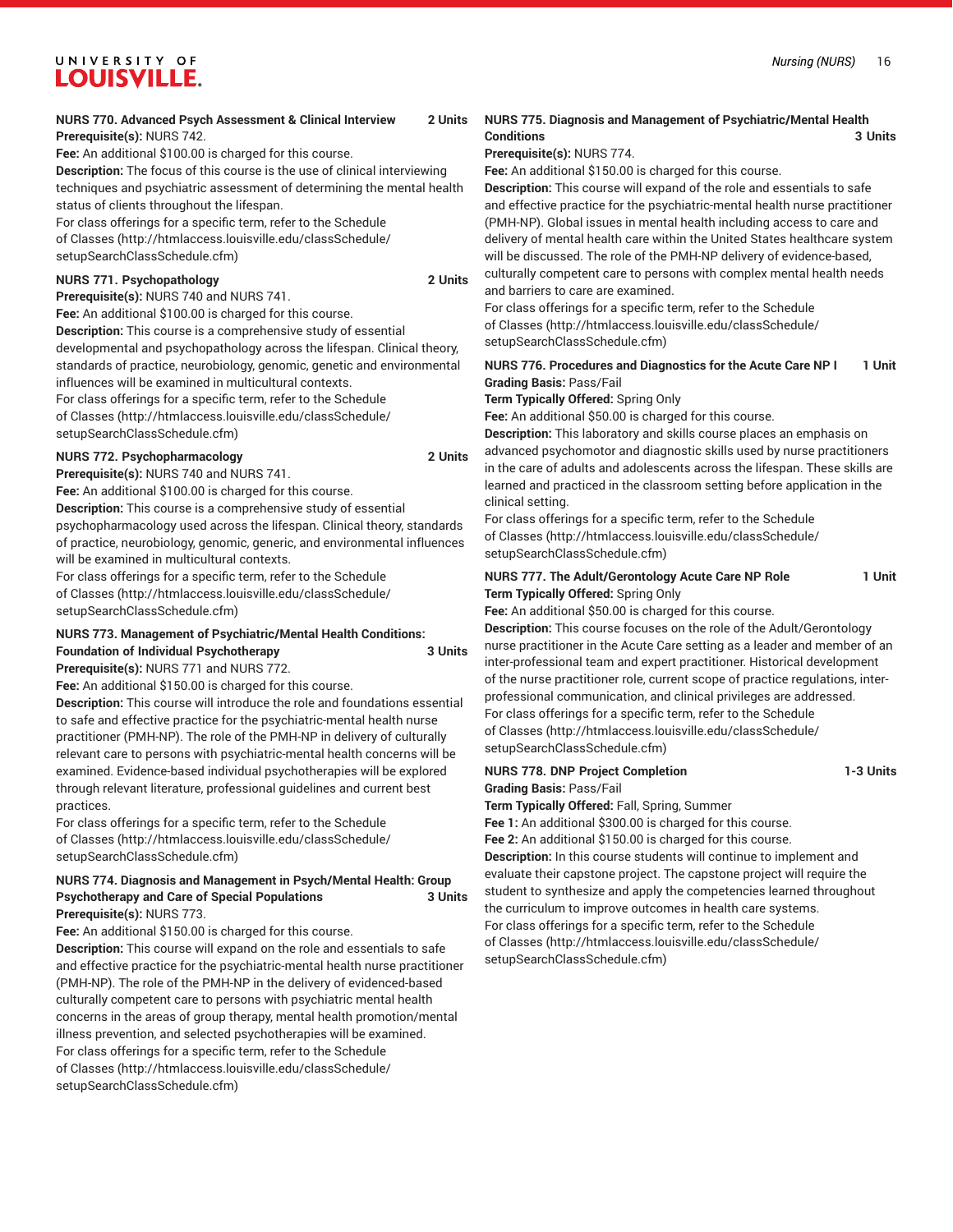#### **NURS 779. Diagnosis & Management in Acute Care I 4 Units Prerequisite(s):** NURS 740 and NURS 741.

**Fee:** An additional \$200.00 is charged for this course.

**Description:** This course provides and in-depth analysis of adultgerontology acute care in the areas if heart, lungs, bleeding disorders and x-ray interpretation. Emphasis is placed on differentiate signs and symptoms, formulating diagnoses, and developing culturally competent plans of care in adolescents or adults with acute, complex and/or critical illnesses or acute exacerbation of chronic or comorbid conditions. The advanced practice nurse's role will be examined both as an individual practitioner and as a member of a collaborative healthcare team. For class offerings for a specific term, refer to the [Schedule](http://htmlaccess.louisville.edu/classSchedule/setupSearchClassSchedule.cfm) [of Classes \(http://htmlaccess.louisville.edu/classSchedule/](http://htmlaccess.louisville.edu/classSchedule/setupSearchClassSchedule.cfm) [setupSearchClassSchedule.cfm\)](http://htmlaccess.louisville.edu/classSchedule/setupSearchClassSchedule.cfm)

## **NURS 780. Procedures and Diagnostics for the Acute Care NP II 2 Units Term Typically Offered:** Fall Only

**Prerequisite(s):** NURS 740 and NURS 741.

**Fee:** An additional \$100.00 is charged for this course.

**Description:** This course introduces the advanced psychomotor and diagnostic skills used to procedures that are commonly performed in the acute care setting. Emphasis is placed on clinical indications, procedural techniques, and potential complications. Skills are taught in laboratories with a hands-on approach before application in the clinical setting. For class offerings for a specific term, refer to the [Schedule](http://htmlaccess.louisville.edu/classSchedule/setupSearchClassSchedule.cfm) [of Classes \(http://htmlaccess.louisville.edu/classSchedule/](http://htmlaccess.louisville.edu/classSchedule/setupSearchClassSchedule.cfm) [setupSearchClassSchedule.cfm\)](http://htmlaccess.louisville.edu/classSchedule/setupSearchClassSchedule.cfm)

## **NURS 781. Diagnosis & Management in Acute Care II 3 Units Prerequisite(s):** NURS 779.

**Fee:** An additional \$150.00 is charged for this course.

**Description:** This course provides an in-depth analysis of adult acute-gerontology acute care in the areas of renal, autoimmune, gastrointestinal disease and trauma. Emphasis is placed on differentiate signs and symptoms, formulating diagnoses, and developing culturally competent plans of care in adolescents or adults with acute, complex, and/or critical illnesses or acute exacerbations of chronic or comorbid conditions. The advanced practice nurse's role will be examined both as an individual practitioner and as a member for a collaborative healthcare team.

For class offerings for a specific term, refer to the [Schedule](http://htmlaccess.louisville.edu/classSchedule/setupSearchClassSchedule.cfm) [of Classes \(http://htmlaccess.louisville.edu/classSchedule/](http://htmlaccess.louisville.edu/classSchedule/setupSearchClassSchedule.cfm) [setupSearchClassSchedule.cfm\)](http://htmlaccess.louisville.edu/classSchedule/setupSearchClassSchedule.cfm)

## **NURS 782. Clinical Practicum: Population specific clinical for the NP**

**1-6 Units**

#### **Grading Basis:** Pass/Fail

**Term Typically Offered:** Fall, Spring, Summer

**Description:** The purpose of this course is to provide advanced clinical experiences in comprehensive patient assessment, diagnosis, and management of complex problems among select patient populations. Students will strengthen and enhance their advanced practice skills with preceptor supervision.

**Course Attribute(s):** CBL - This course includes Community-Based Learning (CBL). Students will engage in a community experience or project with an external partner in order to enhance understanding and application of academic content.

For class offerings for a specific term, refer to the [Schedule](http://htmlaccess.louisville.edu/classSchedule/setupSearchClassSchedule.cfm) [of Classes \(http://htmlaccess.louisville.edu/classSchedule/](http://htmlaccess.louisville.edu/classSchedule/setupSearchClassSchedule.cfm) [setupSearchClassSchedule.cfm\)](http://htmlaccess.louisville.edu/classSchedule/setupSearchClassSchedule.cfm)

## **NURS 783. Diagnosis & Management in Acute Care III 1999 11 Unit Prerequisite(s):** NURS 781.

**Fee:** An additional \$50.00 is charged for this course.

**Description:** This course provides an in-depth analysis of adultgerontology acute care in the areas of neurology, oncology and endocrine systems, as well as prevention, screening, and navigating the health care system. Emphasis is placed on differentiate signs and symptoms, formulating diagnoses, and developing culturally competent plans of care in adolescents or adults with acute, complex, and/or critical illnesses or acute exacerbation of chronic or comorbid conditions. The advanced practice nurse's role will be examined both as an individual practitioner and as a member for a collaborative healthcare team. For class offerings for a specific term, refer to the [Schedule](http://htmlaccess.louisville.edu/classSchedule/setupSearchClassSchedule.cfm) [of Classes](http://htmlaccess.louisville.edu/classSchedule/setupSearchClassSchedule.cfm) ([http://htmlaccess.louisville.edu/classSchedule/](http://htmlaccess.louisville.edu/classSchedule/setupSearchClassSchedule.cfm) [setupSearchClassSchedule.cfm\)](http://htmlaccess.louisville.edu/classSchedule/setupSearchClassSchedule.cfm)

#### **NURS 784. Advanced Neonatal Pharmacology 3 Units Prerequisite(s):** NURS 741.

**Fee:** An additional \$150.00 is charged for this course. **Description:** This course provides a basis for understanding the pharmacokinetics and actions of specific groups of drugs commonly used in neonatal advanced nursing practice. Emphasis is placed on pharmacological action of drugs, side effects. appropriate dosing, monitoring, drug interactions and guidelines for use of drugs. Legal and ethical considerations of prescriptive practice are also addressed. For class offerings for a specific term, refer to the [Schedule](http://htmlaccess.louisville.edu/classSchedule/setupSearchClassSchedule.cfm) [of Classes](http://htmlaccess.louisville.edu/classSchedule/setupSearchClassSchedule.cfm) ([http://htmlaccess.louisville.edu/classSchedule/](http://htmlaccess.louisville.edu/classSchedule/setupSearchClassSchedule.cfm) [setupSearchClassSchedule.cfm\)](http://htmlaccess.louisville.edu/classSchedule/setupSearchClassSchedule.cfm)

## **NURS 785. Advanced Neonatal Assessment 3 Units Prerequisite(s):** NURS 741.

**Fee:** An additional \$150.00 is charged for this course.

**Description:** This course is an in-depth study of neonatal assessment techniques and normal versus abnormal variations seen in the newborn. Emphasis is on the clinical presentation of the newborn utilizing concepts from developmental anatomy and physiology as well as intrauterine factors that may alter findings. Students will learn advanced physical examination, gestational age, and neurobehavioral assessment skills specific to the neonate.

For class offerings for a specific term, refer to the [Schedule](http://htmlaccess.louisville.edu/classSchedule/setupSearchClassSchedule.cfm) [of Classes](http://htmlaccess.louisville.edu/classSchedule/setupSearchClassSchedule.cfm) ([http://htmlaccess.louisville.edu/classSchedule/](http://htmlaccess.louisville.edu/classSchedule/setupSearchClassSchedule.cfm) [setupSearchClassSchedule.cfm\)](http://htmlaccess.louisville.edu/classSchedule/setupSearchClassSchedule.cfm)

## **NURS 786. Human Embryology and Genetics 3 Units**

**Description:** This course provides the student with basic knowledge of the principles of human embryology and genetics. The genetic and embryological basis for congenital malformations in the high risk neonate will be discussed. Associated fetal physiologic principles will be correlated with embryological development.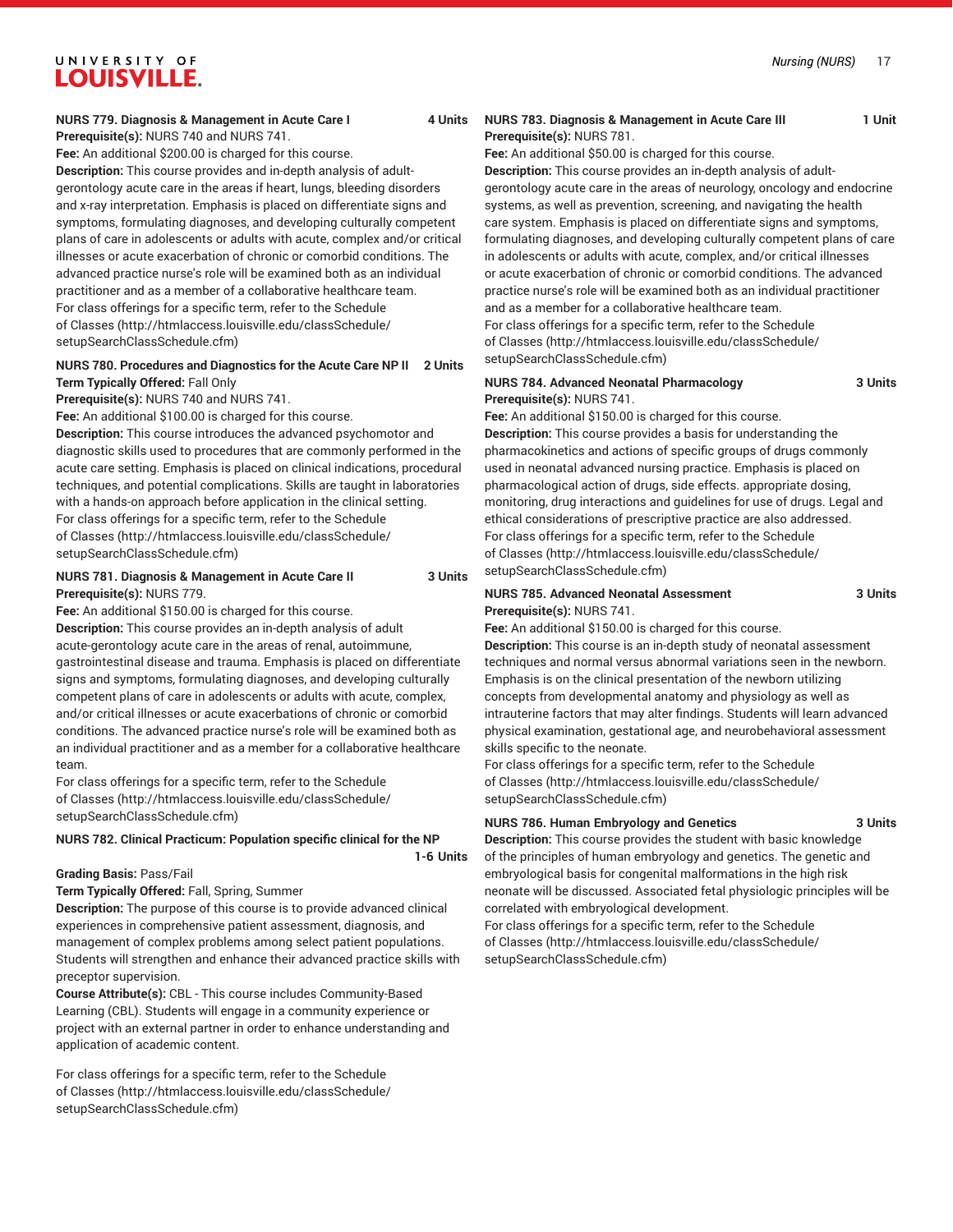## **NURS 787. Clinical Practicum for the DNP NP I 4 Units**

**Grading Basis:** Pass/Fail

**Term Typically Offered:** Fall Only

**Prerequisite(s):** NURS 740 and NURS 741.

**Fee 1:** An additional \$200.00 is charged for this course. **Fee 2:** An additional \$400.00 is charged for this course.

**Fee 3:** An additional \$250.00 is charged for this course.

**Description:** The purpose of this course is to provide clinical experience in comprehensive patient assessment, diagnosis and management of common health problems among select patient populations. Students will begin practicing the role of an APRN under preceptor supervision. **Course Attribute(s):** CBL - This course includes Community-Based Learning (CBL). Students will engage in a community experience or project with an external partner in order to enhance understanding and application of academic content.

For class offerings for a specific term, refer to the [Schedule](http://htmlaccess.louisville.edu/classSchedule/setupSearchClassSchedule.cfm) [of Classes \(http://htmlaccess.louisville.edu/classSchedule/](http://htmlaccess.louisville.edu/classSchedule/setupSearchClassSchedule.cfm) [setupSearchClassSchedule.cfm\)](http://htmlaccess.louisville.edu/classSchedule/setupSearchClassSchedule.cfm)

**NURS 788. Clinical Practicum II 3 Units Grading Basis:** Pass/Fail

**Term Typically Offered:** Spring Only **Prerequisite(s):** NURS 787.

**Fee 1:** An additional \$150.00 is charged for this course.

**Fee 2:** An additional \$300.00 is charged for this course.

**Description:** The purpose of this course is to provide advanced clinical experience in comprehensive patient assessment, diagnosis and management of common and complex problems among select patient populations. Students will strengthen and enhance their advanced practice skills with preceptor supervision.

For class offerings for a specific term, refer to the [Schedule](http://htmlaccess.louisville.edu/classSchedule/setupSearchClassSchedule.cfm) [of Classes \(http://htmlaccess.louisville.edu/classSchedule/](http://htmlaccess.louisville.edu/classSchedule/setupSearchClassSchedule.cfm) [setupSearchClassSchedule.cfm\)](http://htmlaccess.louisville.edu/classSchedule/setupSearchClassSchedule.cfm)

## **NURS 789. Clinical Practicum for the DNP NP III 1 1 Unit Grading Basis:** Pass/Fail **Term Typically Offered:** Summer Only

**Prerequisite(s):** NURS 788.

**Fee 1:** An additional \$100.00 is charged for this course.

**Fee 2:** An additional \$50.00 is charged for this course.

**Description:** This clinical experience focuses on synthesis of theoretical, scientific, and clinical knowledge as well as practice-based skills in the diagnosis and management of existing and potential health problems based on appropriate standards of care. Emphasis will be placed on the collaborative and leadership roles of the advanced practice nurse in health care delivery.

**Course Attribute(s):** CBL - This course includes Community-Based Learning (CBL). Students will engage in a community experience or project with an external partner in order to enhance understanding and application of academic content.

For class offerings for a specific term, refer to the [Schedule](http://htmlaccess.louisville.edu/classSchedule/setupSearchClassSchedule.cfm) [of Classes \(http://htmlaccess.louisville.edu/classSchedule/](http://htmlaccess.louisville.edu/classSchedule/setupSearchClassSchedule.cfm) [setupSearchClassSchedule.cfm\)](http://htmlaccess.louisville.edu/classSchedule/setupSearchClassSchedule.cfm)

## **NURS 790. Special Topics: Research, Theory, Policy, Leadership or**

## **Educational Concepts for Doctoral Students 1-6 Units**

**Prerequisite(s):** Admitted to the Doctoral Program; Completion of all coursework at the master's degree level.

**Description:** This course is an opportunity for Doctoral Students to focus study in an area of interest germane to their dissertation work. For class offerings for a specific term, refer to the [Schedule](http://htmlaccess.louisville.edu/classSchedule/setupSearchClassSchedule.cfm) [of Classes](http://htmlaccess.louisville.edu/classSchedule/setupSearchClassSchedule.cfm) ([http://htmlaccess.louisville.edu/classSchedule/](http://htmlaccess.louisville.edu/classSchedule/setupSearchClassSchedule.cfm)

[setupSearchClassSchedule.cfm\)](http://htmlaccess.louisville.edu/classSchedule/setupSearchClassSchedule.cfm)

## **NURS 791. Applied Statistics for Evidence Based Practice 3 Units Term Typically Offered:** Fall, Summer

**Description:** The focus of this course is on the application of quantitative analysis strategies and statistical interpretation of existing evidence for quality improvement. Descriptive and inferential statistics including commonly used parametric and non-parametric tests will be covered. Students will also gain experience presenting findings via narrative, tabular, and oral formats.

For class offerings for a specific term, refer to the [Schedule](http://htmlaccess.louisville.edu/classSchedule/setupSearchClassSchedule.cfm) [of Classes](http://htmlaccess.louisville.edu/classSchedule/setupSearchClassSchedule.cfm) ([http://htmlaccess.louisville.edu/classSchedule/](http://htmlaccess.louisville.edu/classSchedule/setupSearchClassSchedule.cfm) [setupSearchClassSchedule.cfm\)](http://htmlaccess.louisville.edu/classSchedule/setupSearchClassSchedule.cfm)

## **NURS 793. State of Science Review 1-3 Units**

**Term Typically Offered:** Fall, Spring, Summer

**Prerequisite(s):** All required PhD course work prior to qualifying exams. **Description:** Course provides the opportunity for the PhD student to develop a State-of-Science review of the literature of research relevant to nursing science in the student's focused area for dissertation under the supervision of the PhD students' Dissertation Chair.

For class offerings for a specific term, refer to the [Schedule](http://htmlaccess.louisville.edu/classSchedule/setupSearchClassSchedule.cfm) [of Classes](http://htmlaccess.louisville.edu/classSchedule/setupSearchClassSchedule.cfm) ([http://htmlaccess.louisville.edu/classSchedule/](http://htmlaccess.louisville.edu/classSchedule/setupSearchClassSchedule.cfm) [setupSearchClassSchedule.cfm\)](http://htmlaccess.louisville.edu/classSchedule/setupSearchClassSchedule.cfm)

## **NURS 796. Independent Study for Doctoral Students 1-9 Units**

**Prerequisite(s):** Admitted to the Doctoral Program; Completion of all coursework at the master's degree level.

**Description:** Allows doctoral students to work with targeted faculty on a directed project with mutually identified objectives. For class offerings for a specific term, refer to the [Schedule](http://htmlaccess.louisville.edu/classSchedule/setupSearchClassSchedule.cfm) [of Classes](http://htmlaccess.louisville.edu/classSchedule/setupSearchClassSchedule.cfm) ([http://htmlaccess.louisville.edu/classSchedule/](http://htmlaccess.louisville.edu/classSchedule/setupSearchClassSchedule.cfm) [setupSearchClassSchedule.cfm\)](http://htmlaccess.louisville.edu/classSchedule/setupSearchClassSchedule.cfm)

**NURS 800. Pathophysiology for Pediatric Acute Care 1 Unit Term Typically Offered:** Fall Only **Fee:** An additional \$50.00 is charged for this course.

**Description:** This course is designed to build on the general principles of pathophysiology. Physiologic manifestations commonly occurring in the acutely ill pediatric population will be discussed. For class offerings for a specific term, refer to the [Schedule](http://htmlaccess.louisville.edu/classSchedule/setupSearchClassSchedule.cfm)

[of Classes](http://htmlaccess.louisville.edu/classSchedule/setupSearchClassSchedule.cfm) ([http://htmlaccess.louisville.edu/classSchedule/](http://htmlaccess.louisville.edu/classSchedule/setupSearchClassSchedule.cfm) [setupSearchClassSchedule.cfm\)](http://htmlaccess.louisville.edu/classSchedule/setupSearchClassSchedule.cfm)

## **NURS 801. Pharmacology for Pediatric Acute Care 1 Unit Term Typically Offered:** Fall Only

**Fee:** An additional \$50.00 is charged for this course.

**Description:** This course is designed to build on the general principles of advanced pharmacology by preparing the Advanced Practice Registered Nurse (APRN) student to apply pharmacologic principles to the pediatric acute care population.